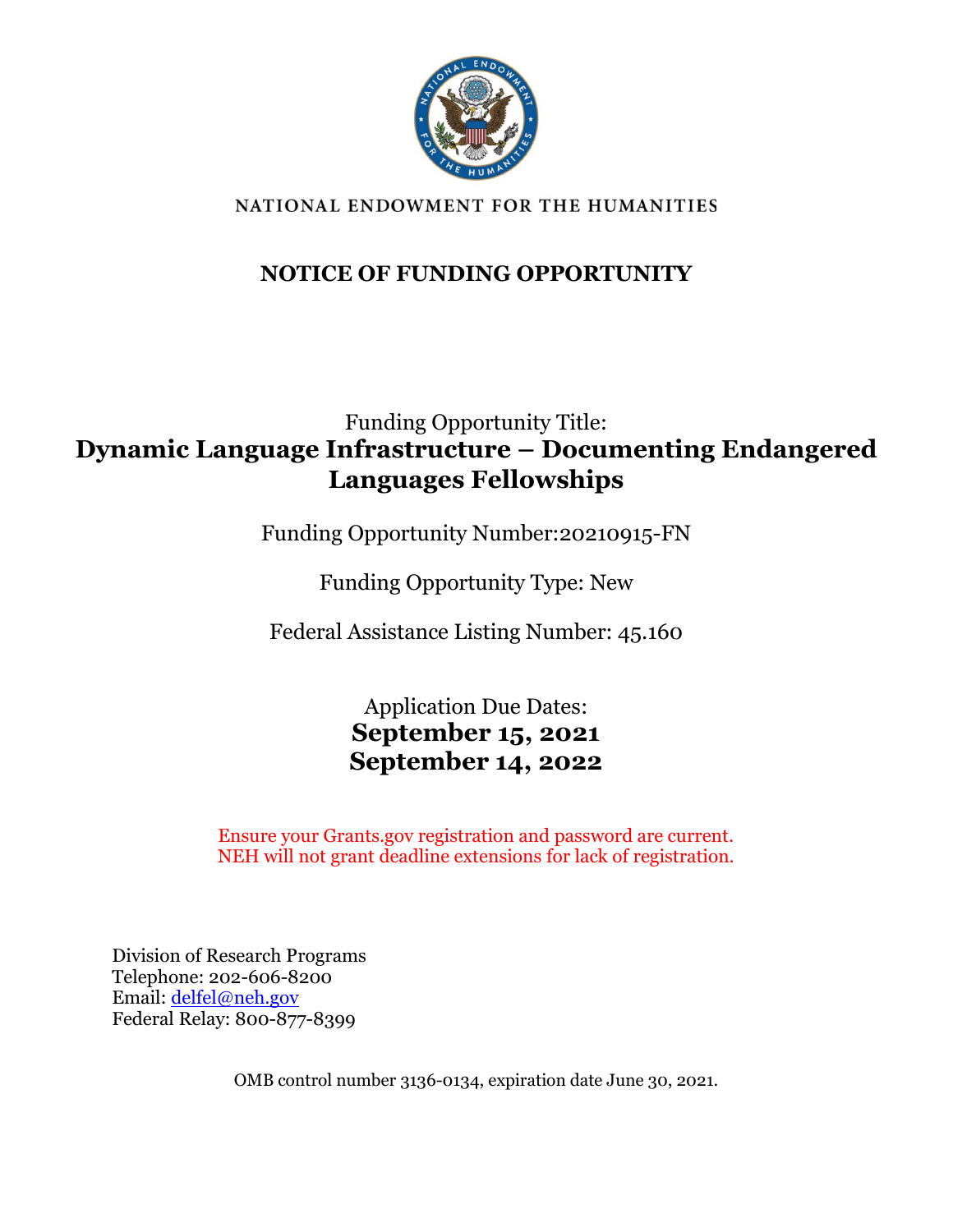# <span id="page-1-0"></span>**Executive Summary**

The National Endowment for the Humanities (NEH) Division of Research Programs is accepting applications for Dynamic Language Infrastructure – Documenting Endangered Languages (DLI-DEL) Fellowships program, offered in partnership with the National Science Foundation (NSF). This program supports individual scholars for six to twelve months to pursue research on documentation and analysis of one or more endangered languages. DLI-DEL Fellowships provide recipients with time for fieldwork to record languages; digital archiving; transcription and annotation; linguistic and ethnographic analysis of findings; and preparation of print or digital research publications. Anticipated products include, but are not limited to, lexicons, grammars, databases, peer-reviewed articles, and monographs.

| <b>Funding Opportunity Title:</b>  | Dynamic Language Infrastructure - Documenting           |  |  |
|------------------------------------|---------------------------------------------------------|--|--|
|                                    | <b>Endangered Languages Fellowships</b>                 |  |  |
| <b>Funding Opportunity Number:</b> | 20210915-FN                                             |  |  |
| <b>Federal Assistance Listing</b>  | 45.160                                                  |  |  |
| Number:                            |                                                         |  |  |
| <b>Application Due Dates:</b>      | September 15, 2021, 11:59 p.m. Eastern Time             |  |  |
|                                    | September 14, 2022, 11:59 p.m. Eastern Time             |  |  |
| <b>Anticipated Announcements:</b>  | April 2022 and April 2023                               |  |  |
| <b>Anticipated Annual Funding:</b> | \$300,000 per competition                               |  |  |
| <b>Estimated Number and Type</b>   | Up to 5 grants per competition                          |  |  |
| of Awards:                         |                                                         |  |  |
| <b>Funding Range:</b>              | \$30,000-\$60,000                                       |  |  |
| <b>Cost Sharing Required:</b>      | No                                                      |  |  |
| Period of Performance:             | The period of performance is 6-12 months.               |  |  |
|                                    |                                                         |  |  |
|                                    | 2021 applicants must start on or after May 1, 2022, but |  |  |
|                                    | no later than September 1, 2023.                        |  |  |
|                                    |                                                         |  |  |
|                                    | 2022 applicants must start on or after May 1, 2023, but |  |  |
|                                    | no later than September 1, 2024.                        |  |  |
| Eligible Applicants:               | Individuals                                             |  |  |
|                                    |                                                         |  |  |
|                                    | See C. Eligibility Information.                         |  |  |
| <b>Program Resource Page:</b>      | https://www.neh.gov/program/dli-del-fellowships         |  |  |
| <b>Pre-Application Webinar:</b>    | Thursday August 5, 2021 at 2:00 p.m. Eastern Time       |  |  |
|                                    | Join the webinar.                                       |  |  |
| Published:                         | June 14, 2021. Modified February 22, 2022.              |  |  |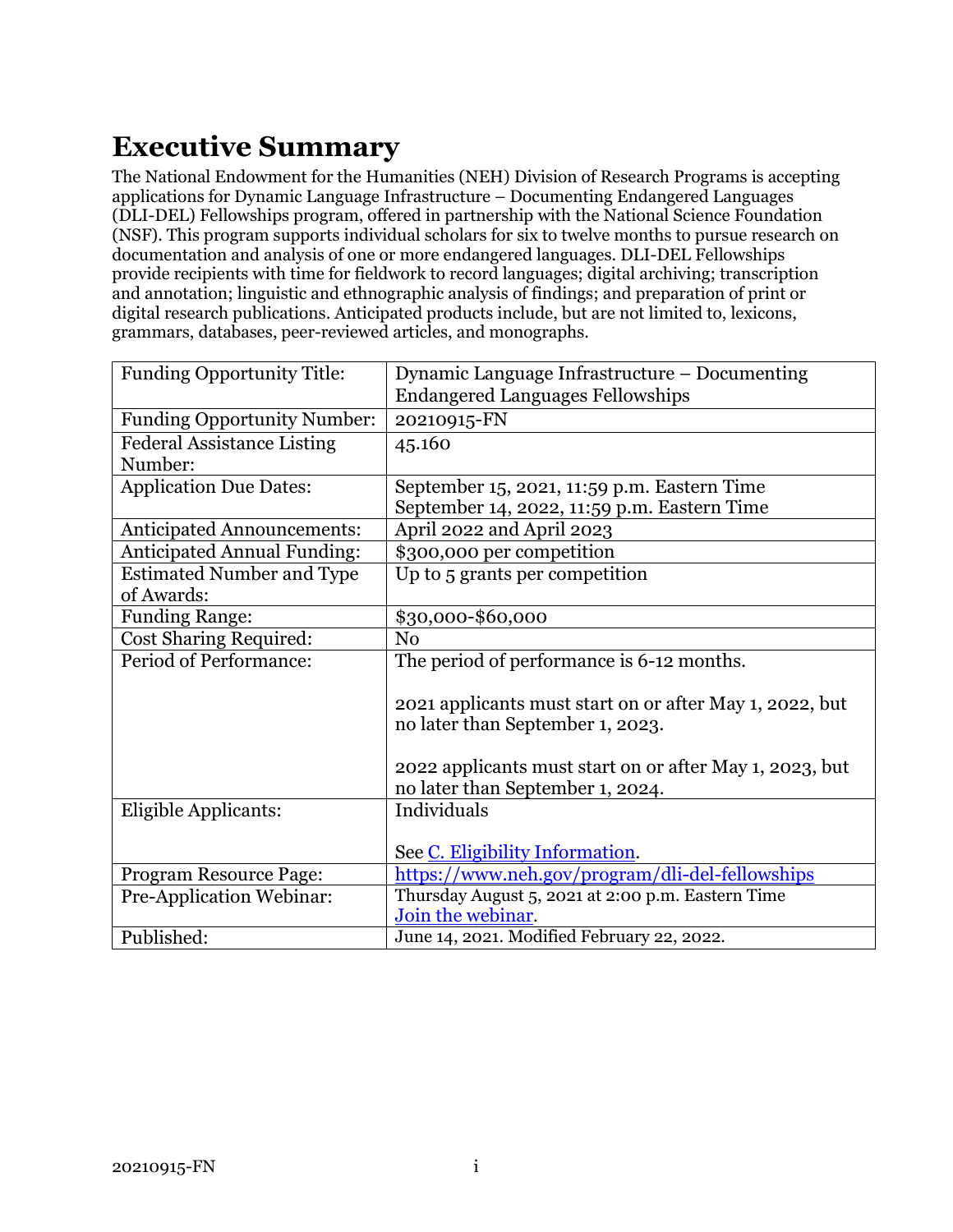# **Table of Contents**

<span id="page-2-0"></span>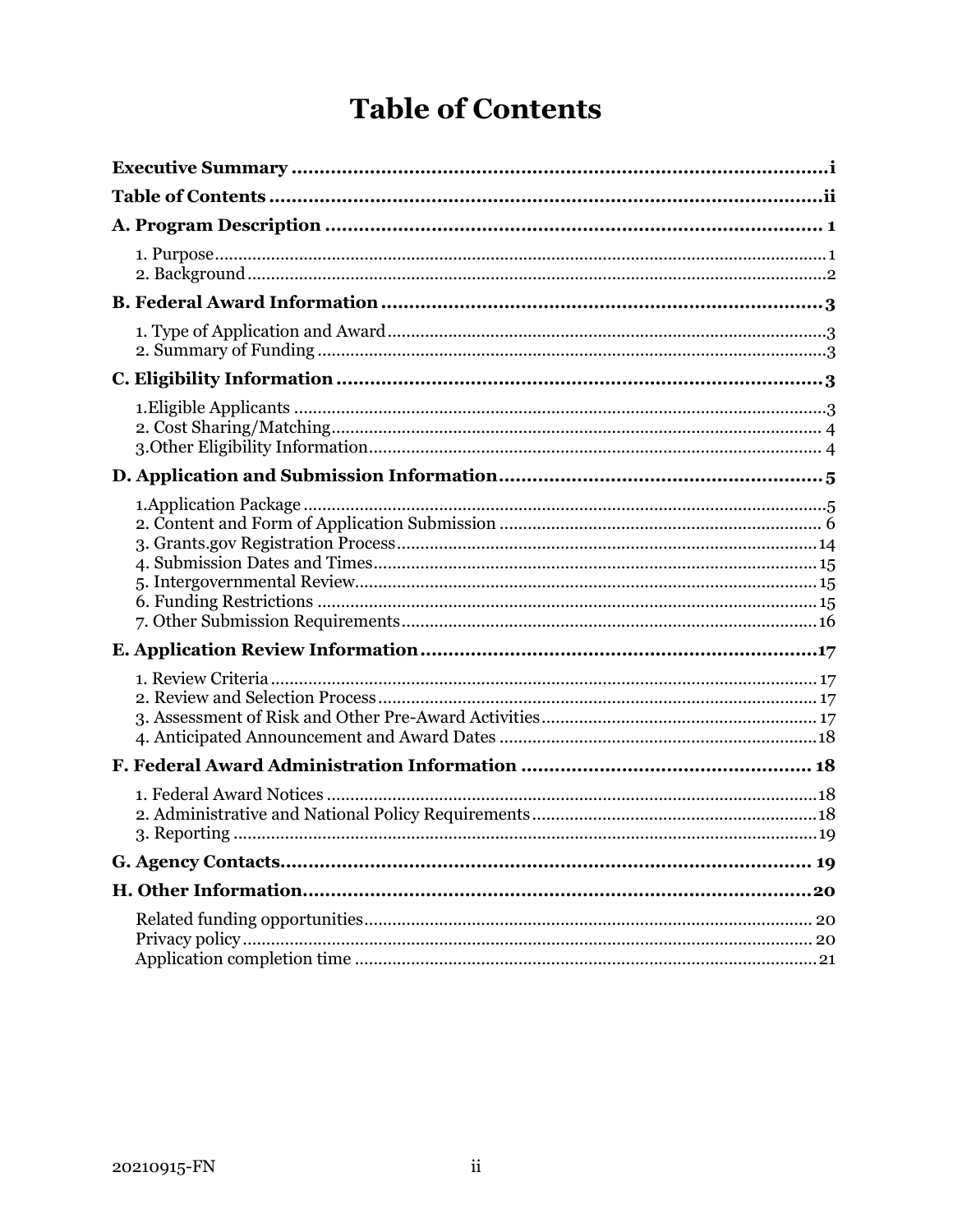# <span id="page-3-0"></span>**A. Program Description**

## <span id="page-3-1"></span>**1. Purpose**

The Dynamic Language Infrastructure–Documenting Endangered Languages (DLI-DEL) program is an interdisciplinary partnership between the National Science Foundation (NSF) and the National Endowment for the Humanities (NEH) to advance scholarly knowledge concerning endangered human languages.

The broad range of human languages is vital for understanding human behavior and cognition. Yet roughly half of the world's seven thousand languages are endangered and at risk of extinction. These endangered languages constitute an irreplaceable resource, not only for the communities who speak them, but also for scientists and scholars.

The great variety of these languages represents a vast, largely unmapped territory for which linguists, anthropologists, and cognitive scientists can chart and study the full capabilities and limits of the human mind. Each endangered language embodies unique local knowledge of the cultures and natural systems in the region in which it is spoken. These languages are important sources of evidence for filling in the record of the human past.

Since the discipline of linguistics is a responsibility of both NSF and NEH, addressing the imminent loss of linguistic knowledge is a major concern and a priority for both agencies, which have jointly supported this program since 2005. Learn more about the DLI-DEL initiative in H. [Other Information.](#page-22-0)

DLI-DEL Fellowships prioritize the collection, analysis, and publication of highly endangered language corpuses or extinct languages closely related to highly endangered languages. NEH funding supports fieldwork and other activities relevant to the digital recording, documenting, archiving, and scholarly analysis of endangered languages, including the preparation of lexicons, grammars, databases, peer-reviewed articles, and monographs. The program aims to leverage advances in information technology and contributes to the development of the next generation of researchers. NEH expects that language documentation resulting from awards will be archived and maintained to ensure its long-term availability.

NEH invites applications from individual linguists, linguistic anthropologists, or sociolinguists, and encourages submissions from independent scholars and junior scholars. Applicants should demonstrate a history of collaboration with other scholars and/or community members. Competitive submissions employ state-of-the-art documentation methods; embody exceptional research and rigorous analysis; and clearly articulate the level of endangerment of the language or languages to be studied.

Examples of previously funded DLI-DEL Fellowships may be viewe[d here.](https://securegrants.neh.gov/publicquery/main.aspx?q=1&a=0&n=0&o=0&ot=0&k=0&f=0&s=0&cd=0&p=1&pv=238&d=0&at=0&y=0&prd=0&cov=0&prz=0&wp=0&ob=year&or=DESC)

#### **Dissertation revisions**

Applicants may seek funding for projects based on completed dissertations. You must state in your application narrative that the proposal is to revise a dissertation, and you must explain how the new project moves beyond the original dissertation.

#### **Continuation of long-term projects**

You may apply for funding to support a new phase of a project previously supported by NEH. In such a case, NEH will review the accomplishments from the previous award to determine whether the project warrants additional funding. If the current application includes work proposed in the previously-funded award, this overlap in the work plans must be addressed.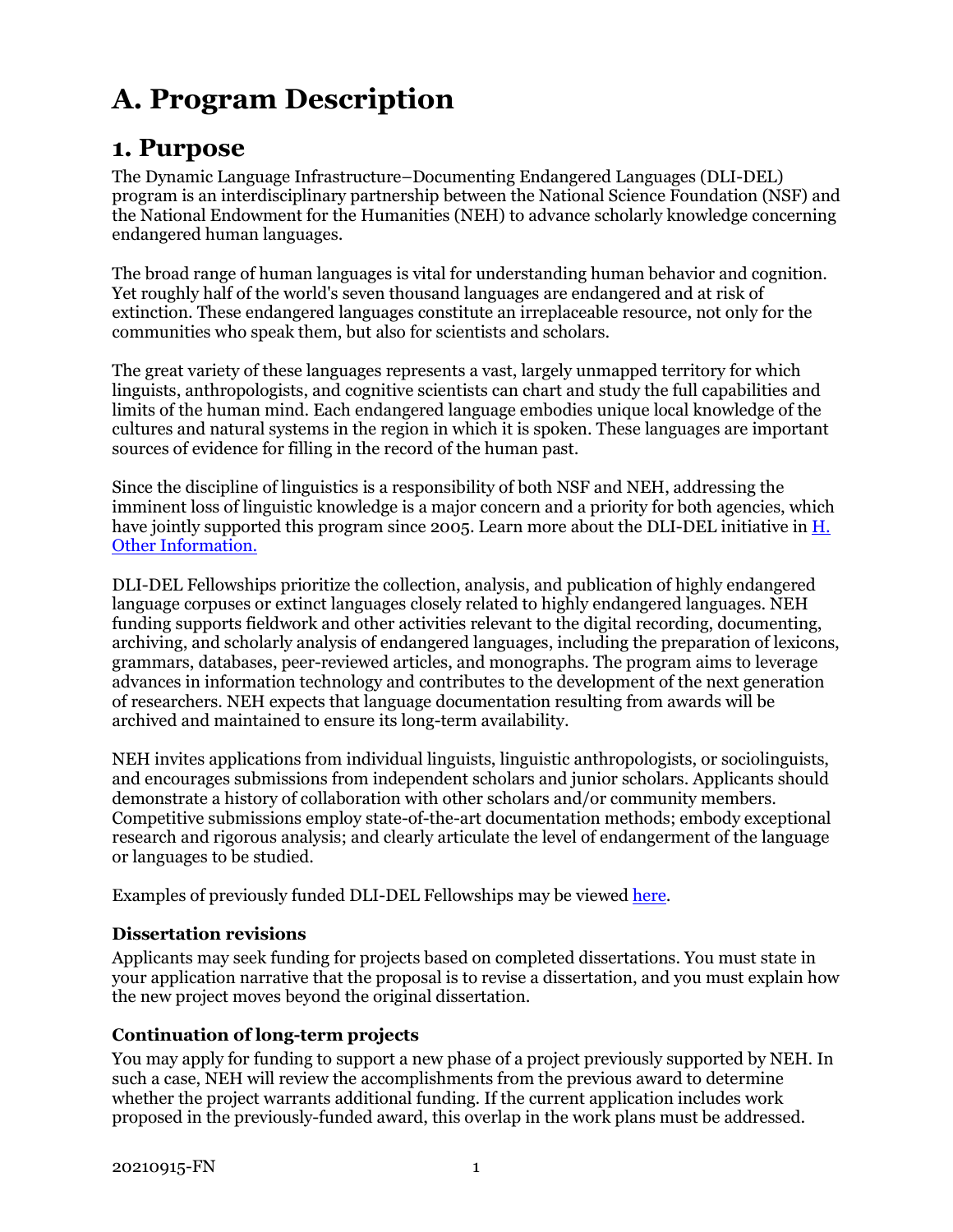#### **Concurrent grants from other organizations**

Recipients of DLI-DEL Fellowships may simultaneously hold fellowships or grants from institutions other than NEH—including sabbaticals and grants from their own institutions—in support of the same project during their period of performance.

#### **Collaborative projects**

DLI-DEL Fellowships are designed for individual researchers. An award may not be divided among multiple collaborators. If you are seeking funds for more than one researcher for the same project, each person must submit a separate application specifying their individual contribution. Peer reviewers will be asked to evaluate each application on its own merits. Each application should clearly explain how the work will be divided and the extent to which each researcher's contribution depends on that of the other(s). Collaborating scholars affiliated with an eligible institution should consider applying for a Senior Research Grant through th[e DLI-](https://www.nsf.gov/funding/pgm_summ.jsp?pims_id=505705)[DEL program](https://www.nsf.gov/funding/pgm_summ.jsp?pims_id=505705) offered by NSF in collaboration with [NEH's Division of Preservation & Access.](https://www.neh.gov/grants/preservation/documenting-endangered-languages) See [Related funding opportunities.](#page-22-1)

<span id="page-4-0"></span>Unallowable activities are described in sectio[n D6. Funding Restrictions.](#page-17-2)

### **2. Background**

This program is authorized by [20 U.S.C.](https://uscode.house.gov/view.xhtml?hl=false&edition=prelim&req=granuleid%3AUSC-prelim-title20-section956&num=0&saved=%7CKHRpdGxlOjIwIHNlY3Rpb246OTU2YSBlZGl0aW9uOnByZWxpbSk%3D%7C%7C%7C0%7Cfalse%7Cprelim) §956,*et seq*. Awards are subject to the [NEH-NSF](https://www.neh.gov/grants/manage/neh-nsf-documenting-endangered-languages-fellowships-terms-and-conditions)  [Documenting Endangered Languages Fellowships Terms and Conditions.](https://www.neh.gov/grants/manage/neh-nsf-documenting-endangered-languages-fellowships-terms-and-conditions)

Since 2005, NSF and NEH have promoted this joint, funding opportunity, originally named Documenting Endangered Languages (DEL). In 2019, the program was retitled Dynamic Language Infrastructure – Documenting Endangered Languages (DLI-DEL). While previously all applications were solicited, submitted, and reviewed by NSF, NEH has now assumed these responsibilities for DLI – DEL Fellowships. For information about other funding opportunities through this NSF – NEH partnership, see [H. Other Information.](#page-22-0)

According to the 1965 National Foundation on the Arts and the Humanities Act, "The term 'humanities' includes, but is not limited to, the study of the following: language, both modern and classical; linguistics; literature; history; jurisprudence; philosophy; archaeology; comparative religion; ethics; the history, criticism and theory of the arts; those aspects of the social sciences which have humanistic content and employ humanistic methods; and the study and application of the humanities to the human environment with particular attention to reflecting our diverse heritage, traditions, and history and to the relevance of the humanities to the current conditions of national life."

Examples of NEH-funded projects may be found using the [Funded Projects Query](https://securegrants.neh.gov/publicquery/main.aspx) Form.

[Learn more about NEH.](https://www.neh.gov/about)

### **NEH Area of Interest**

#### **Protecting our Cultural Heritage**

In response to the destruction of cultural heritage materials worldwide, NEH encourages applications for projects that study, document, or create digital representations of lost or imperiled cultural heritage materials. Proposed projects should be based on scholarly work and follow standards and best practices. Project teams must include appropriate methodological specialists and humanities scholars. Projects must demonstrate the capacity to be sustained and must be widely accessible to the public. Learn more about [Protecting our Cultural Heritage.](https://www.neh.gov/grants/protecting-our-cultural-heritage)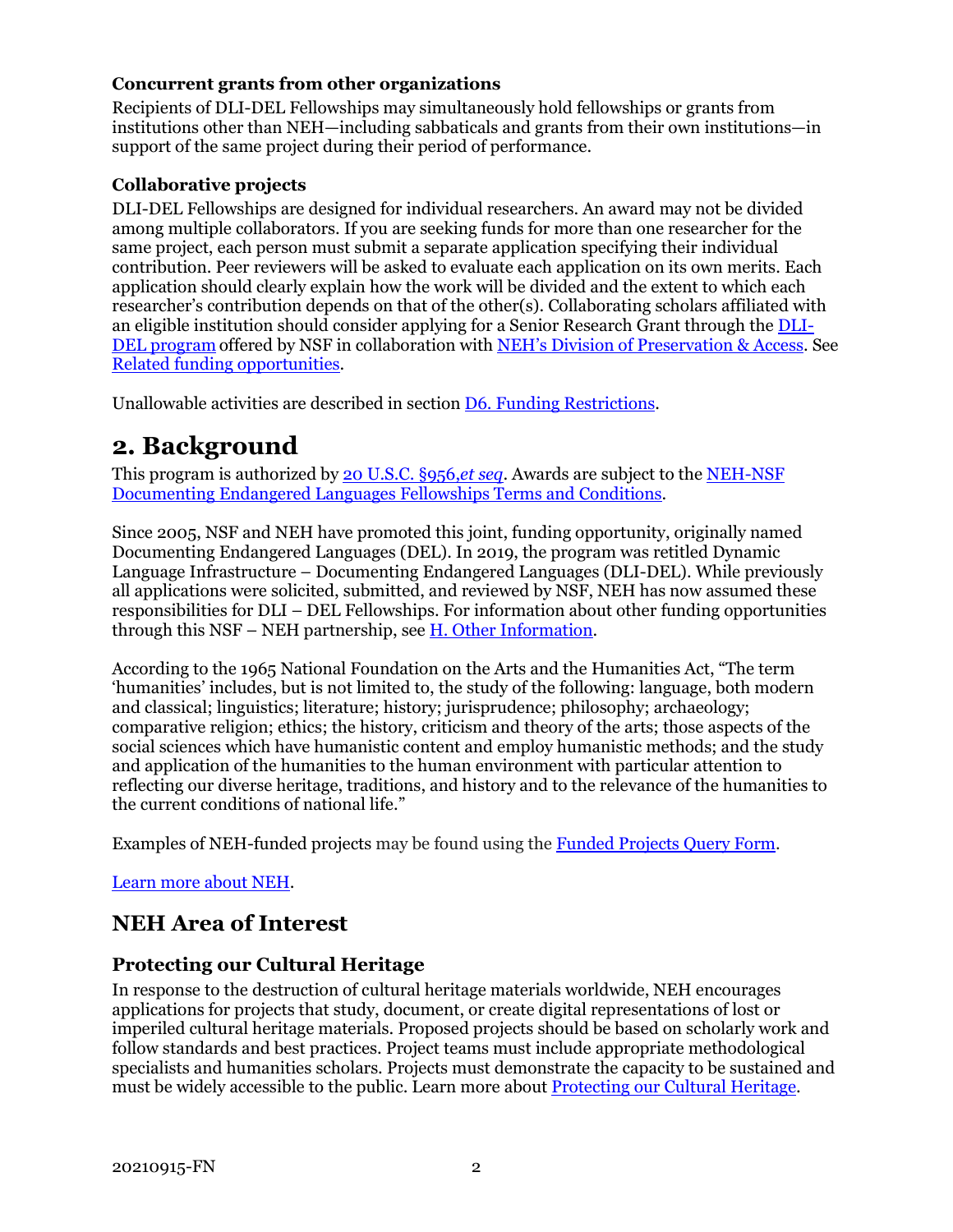# <span id="page-5-1"></span>**B. Federal Award Information**

# <span id="page-5-2"></span>**1. Type of Application and Award**

NEH seeks new applications in response to this notice (as opposed to supplements or renewals). Previously rejected applications may be revised and resubmitted.

<span id="page-5-3"></span>NEH will provide funding in the form of grants.

## **2. Summary of Funding**

Approximately \$300,000 is expected to be available to fund up to five recipients.

Successful applicants will be awarded outright funds.

The actual amount available will not be determined until enactment of the final FY 2022 federal budget. This notice is subject to the availability of appropriated of funds, and is a contingency action taken to ensure that, should funds become available for this purpose, applications can be processed, and funds awarded in a timely manner.

You may request a period of performance of no less than six and up to twelve months at a stipend of \$5,000 per month. The minimum stipend is \$30,000 for six months and the maximum stipend is \$60,000 for twelve months.

The period of performance must be **full-time**. If a full-time continuous term is not feasible for you, you may split your term into two separate active periods, each of which must be at least three months in duration. After a grant has been awarded, requests to change the period of performance must be submitted through eGMS Reach at least 30 days before the end date of the period of performance. Approval of such requests may impact your payment schedule. (Because grant funds are paid in advance, you may be required to return a portion of the award to NEH for re-issue at a later date.) You must complete your fellowship term within two years of your initial month. During the two active periods, you must work full-time on the project and may not accept a teaching assignment or undertake any other major activity.

You should request a period of performance that suits your schedule and the needs of your project. Requesting a period shorter than twelve months will not improve your chance of receiving an award.

2021 applicants must start their period of performance on or after May 1, 2022, but no later than September 1, 2023.

2022 applicants must start their period of performance on or after May 1, 2023, but no later than September 1, 2024.

# <span id="page-5-0"></span>**C. Eligibility Information**

# <span id="page-5-4"></span>**1.Eligible Applicants**

The DLI-DEL Fellowships program accepts applications from individuals who meet the following requirements.

#### **Citizenship**

U.S. citizens, whether they reside inside or outside the United States, are eligible to apply. Foreign nationals who have been living in the United States or its jurisdictions for at least the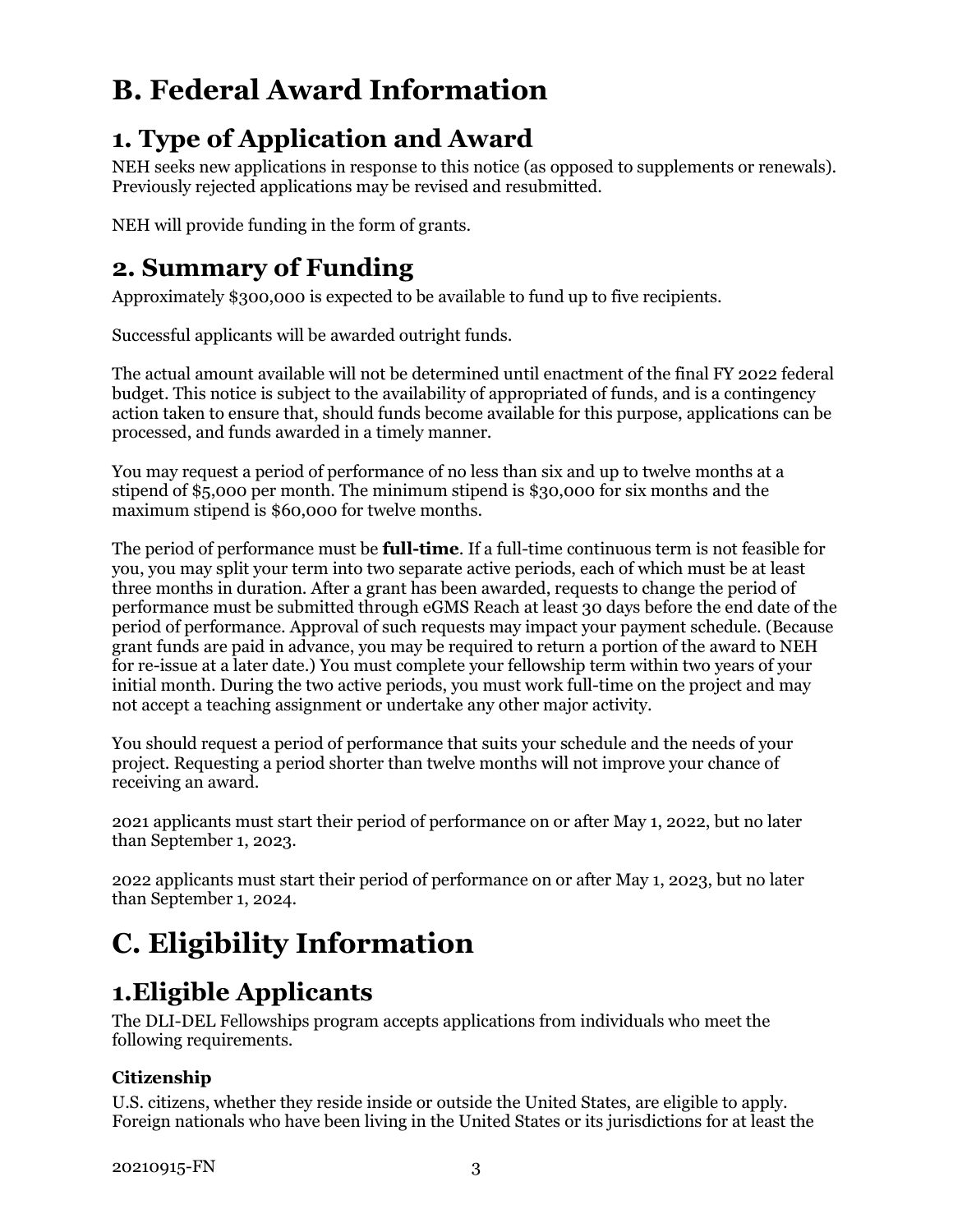three years prior to the application deadline are also eligible. Foreign nationals who take up permanent residence outside the United States any time between the application deadline and the end of the period of performance will forfeit their eligibility to hold an award. (Leaving the U.S. on a temporary basis is permitted.)

If you are a foreign national, you must provide documentation that a licensed notary has witnessed your United States Permanent Resident Card, which demonstrates that you are legally admitted and permitted to work to the United States, before NEH can award you a fellowship. You must submit the documentation to NEH at least 30 day prior to your proposed start date as a PDF via eGMS Reach.

#### **Currently enrolled students**

While applicants need not have advanced degrees, individuals currently enrolled in a degreegranting program are ineligible to apply. Applicants who have satisfied all the requirements for a degree and are awaiting its conferral are eligible for DLI-DEL Fellowships; but such applicants must include a letter from the dean of the conferring school or their department chair attesting to the applicant's status as of the deadline in [Attachment 9: Degree conferral.](#page-15-0)

Organizations are not eligible to apply on behalf of scholars. DLI-DEL Fellowship awards may not be transferred to the applicant's institution. If an individual recipient elects to have the fellowship paid through their institution, all NEH funds must be remitted to the individual. The institution may not take an institutional allowance.

## <span id="page-6-0"></span>**2. Cost Sharing/Matching**

Cost sharing or matching is not required in this program.

Cost sharing or matching is the portion of the project costs not paid by NEH funds.

# <span id="page-6-1"></span>**3.Other Eligibility Information**

DEL-DLI applicants may compete concurrently in the following NEH programs (though they may hold an award from only one of these programs at a time):

- [Fellowships](https://www.neh.gov/grants/research/fellowships)
- [Public Scholars](https://www.neh.gov/grants/research/public-scholar-program)
- [Summer Stipends](https://www.neh.gov/grants/research/summer-stipends)
- NEH [Mellon Fellowships for Digital Publications](https://www.neh.gov/grants/research/neh-mellon-fellowships-digital-publication)
- [Awards for Faculty at Hispanic-Serving Institutions,](https://www.neh.gov/grants/research/awards-faculty-hispanic-serving-institutions) [Historically Black Colleges &](https://www.neh.gov/grants/research/awards-faculty-historically-black-colleges-and-universities)  [Universities,](https://www.neh.gov/grants/research/awards-faculty-historically-black-colleges-and-universities) and [Tribal Colleges & Universities](https://www.neh.gov/grants/research/awards-faculty-tribal-colleges-and-universities)
- [Fellowships for Advanced Social Science Research on Japan](https://www.neh.gov/grants/research/fellowships-advanced-social-science-research-japan)
- [NEH-funded fellowships at independent research institutions](https://www.neh.gov/grants/research/fellowship-programs-independent-research-institutions)

Each competition has distinct application requirements. Follow the instructions in the relevant notice of funding opportunity.

#### **Projects previously supported by NEH**

You may not apply for funding for activities previously supported by any of the following programs:

- [Fellowships](https://www.neh.gov/grants/research/fellowships)
- [NEH-Mellon Fellowships for Digital Publication](https://www.neh.gov/grants/research/neh-mellon-fellowships-digital-publication)
- [Public Scholars](https://www.neh.gov/grants/research/public-scholar-program)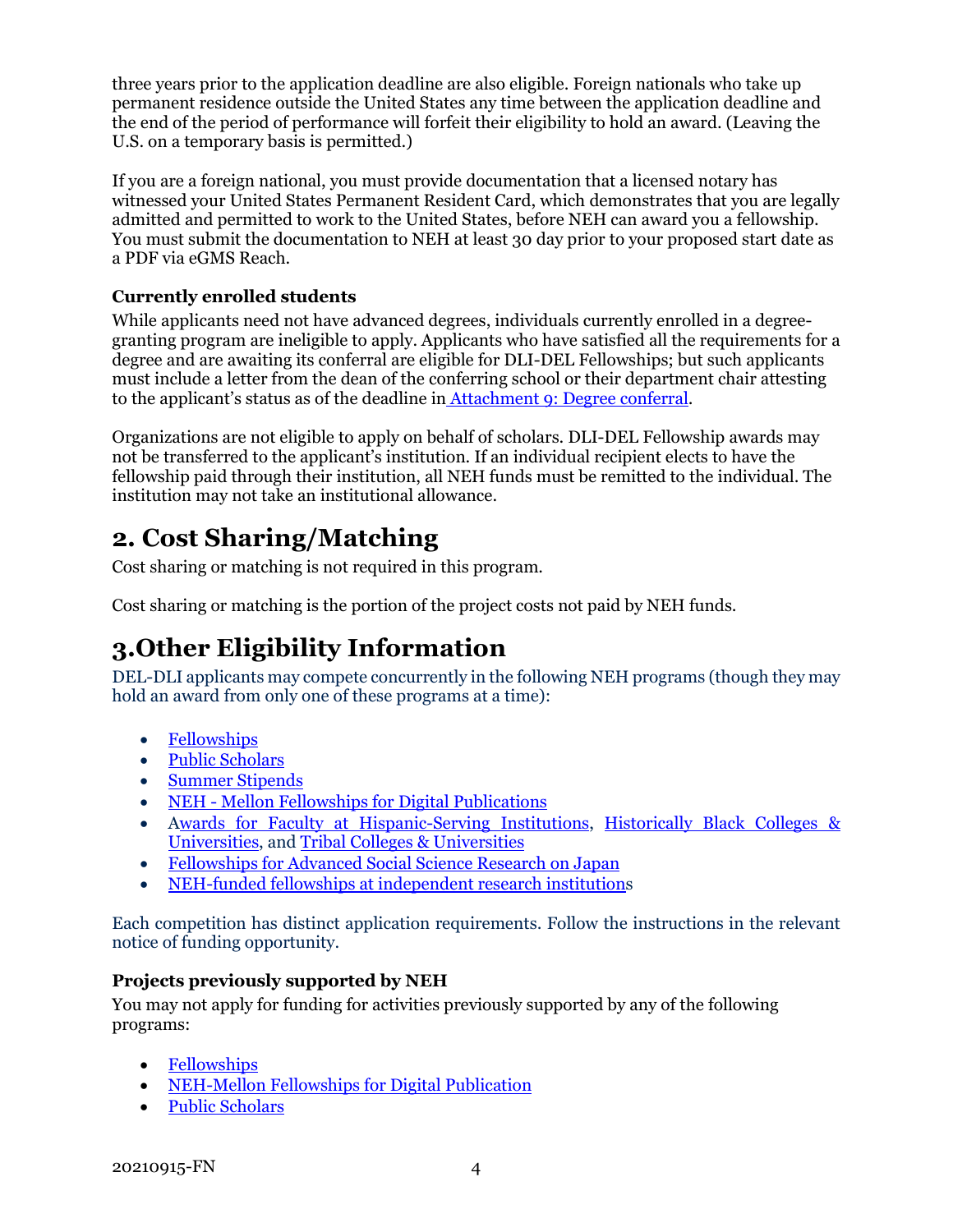- [Awards for Faculty at Hispanic-Serving Institutions,](https://www.neh.gov/grants/research/awards-faculty-hispanic-serving-institutions) [Historically Black Colleges and](https://www.neh.gov/grants/research/awards-faculty-historically-black-colleges-and-universities)  [Universities,](https://www.neh.gov/grants/research/awards-faculty-historically-black-colleges-and-universities) and [Tribal Colleges and Universities](https://www.neh.gov/grants/research/awards-faculty-tribal-colleges-and-universities)
- [Fellowships for Advanced Social Science Research on Japan](https://www.neh.gov/grants/research/fellowships-advanced-social-science-research-japan)

However, you may apply for funding for a project previously supported by a DLI-DEL fellowship or any other NEH program not listed above. In such cases, NEH will review the accomplishments from the previous award to determine whether the project warrants additional funding. If the current application includes work proposed in the previously-funded project, this overlap in the work plans must be addressed.

An NEH award for one stage of a project does not commit NEH to continued support for the project. Applications for each stage are evaluated independently.

#### **Other restrictions**

- Applicants may not submit multiple applications under this announcement.
- Applicants may not hold two or more NEH individual awards with overlapping periods of performance (for example, a DLI-DEL Fellowship and an Awards for Faculty grant).
- Applicants may not accept or hold two NEH individual awards in the same fiscal year (for example, if you apply to the Fellowships program and subsequently accept a DLI-DEL Fellowship award, your application to the Fellowships program will be automatically withdrawn).
- Applicants may not work on a project supported by an NEH institutional award, an NSF DLI-DEL Senior Research Grant, or NSF DLI-DEL conference as either a project director or key personnel during the period of performance of an NEH individual award that is held full-time.

If an application is submitted more than once prior to the application due date (including submitting to the wrong funding opportunity number or making corrections/updates), NEH will accept your **last** validated online submission, under the correct funding opportunity number, prior to the Grants.gov application due date as the final and only acceptable application.

NEH does not make awards to other federal entities or to applicants whose projects are so closely intertwined with a federal entity that the project takes on characteristics of the federal entity's own authorized activities. This does not preclude applicants from using funds from, or sites and materials controlled by, other federal entities in their projects.

All application materials must be received by the application deadline. Applications that are late, incomplete, nonresponsive to the program, or that violate the format requirements (including page limits) will not be considered for funding under this notice. See [D6.Funding Restrictions](#page-17-2) and the [Application Components Table.](#page-8-0)

# <span id="page-7-0"></span>**D. Application and Submission Information**

# <span id="page-7-1"></span>**1.Application Package**

This funding opportunity is available in Grants.gov under number 2021015-FN. You can also find a link to the funding opportunity on the **program resource page**.

The application package for this funding opportunity can be found under the "Package" tab.

You must apply electronically using Grants.gov Workspace or a Grants.gov system-to-system solution. A multistep registration process is required to submit your application. See [D3.](#page-16-0) [Grants.gov Registration Process.](#page-16-0)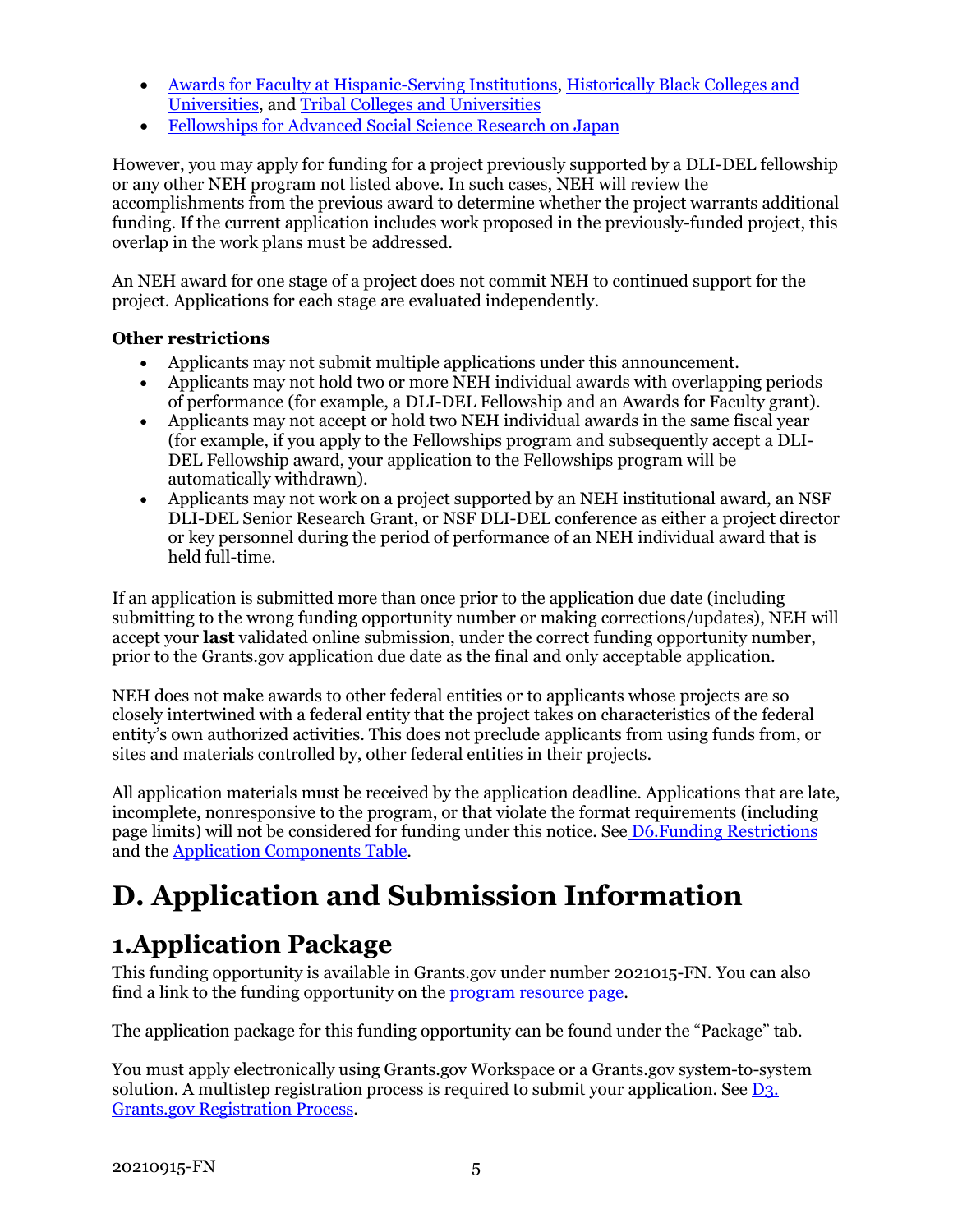To request a paper copy of this notice, contact [delfel@neh.gov.](mailto:delfel@neh.gov)

Applicants who are deaf or hard of hearing can contact NEH via Federal Relay at 800-877-8399.

# **2. Content and Form of Application Submission**

<span id="page-8-0"></span>Your application consists of a series of forms included in Grants.gov Workspace and other components which you will prepare and upload to the [Attachments Form.](#page-11-0) The Application Components Table below will help you prepare a complete application. A budget is not required in this program.

Applications missing any required documents or conditionally required documents will be considered incomplete and will be rejected from further consideration.

| <b>Application component</b>                                            | <b>Naming convention</b> | Page<br>limits | <b>Notes</b>  |
|-------------------------------------------------------------------------|--------------------------|----------------|---------------|
| <b>Application for Federal</b><br><b>Assistance SF 424 - Individual</b> | Grants.gov form          |                | Required      |
| <b>NEH Supplemental Information</b><br>for Individuals                  | Grants.gov form          |                | Required      |
| <b>Project/Performance Site</b><br><b>Location Form</b>                 | Grants.gov form          |                | Required      |
| <b>Attachments Form</b>                                                 | Grants.gov form          |                | Required      |
| <b>Attachment 1: Narrative</b>                                          | narrative.pdf            | 3              | Required      |
| Attachment 2: Work plan                                                 | workplan.pdf             | $\mathbf{1}$   | Required      |
| <b>Attachment 3: Bibliography</b>                                       | bibliography.pdf         | 1              | Required      |
| Attachment 4: Résumé                                                    | resume.pdf               | $\overline{2}$ | Required      |
| Attachment5: Samples                                                    | samples.pdf              | $\overline{2}$ | Required      |
| <b>Attachment 6: Speaker</b>                                            | speakercommunity.pdf     | $\overline{2}$ | Conditionally |
| community support                                                       |                          |                | required      |
| Attachment 7: Data management                                           | dmp.pdf                  | $\mathbf{1}$   | Conditionally |
| plan                                                                    |                          |                | required      |
| <b>Attachment 8: Archive support</b>                                    | archive.pdf              | $\mathbf{1}$   | Conditionally |
|                                                                         |                          |                | required      |
| <b>Attachment 9: Degree conferral</b>                                   | degreeconferral.pdf      |                | Conditionally |
|                                                                         |                          |                | required      |
| <b>Attachment 10: Explanation of</b>                                    | delinquentdebt.pdf       |                | Conditionally |
| delinquent federal debt                                                 |                          |                | required      |

Applications that exceed page limits or violate format instructions will be considered nonresponsive and will be rejected from further consideration.

### <span id="page-8-1"></span>**Application for Federal Assistance – SF-424 - Individual**

This form captures basic information about the applicant and the proposed project. Fields **1**, **2**, and **4** will be filled in automatically; field **3** will be left blank.

#### **5a-d. Applicant Information**

Provide your name, telephone number, email address, and mailing address. You must include an email address in the "Email" field. NEH will use this email address to notify you of the outcome of your application.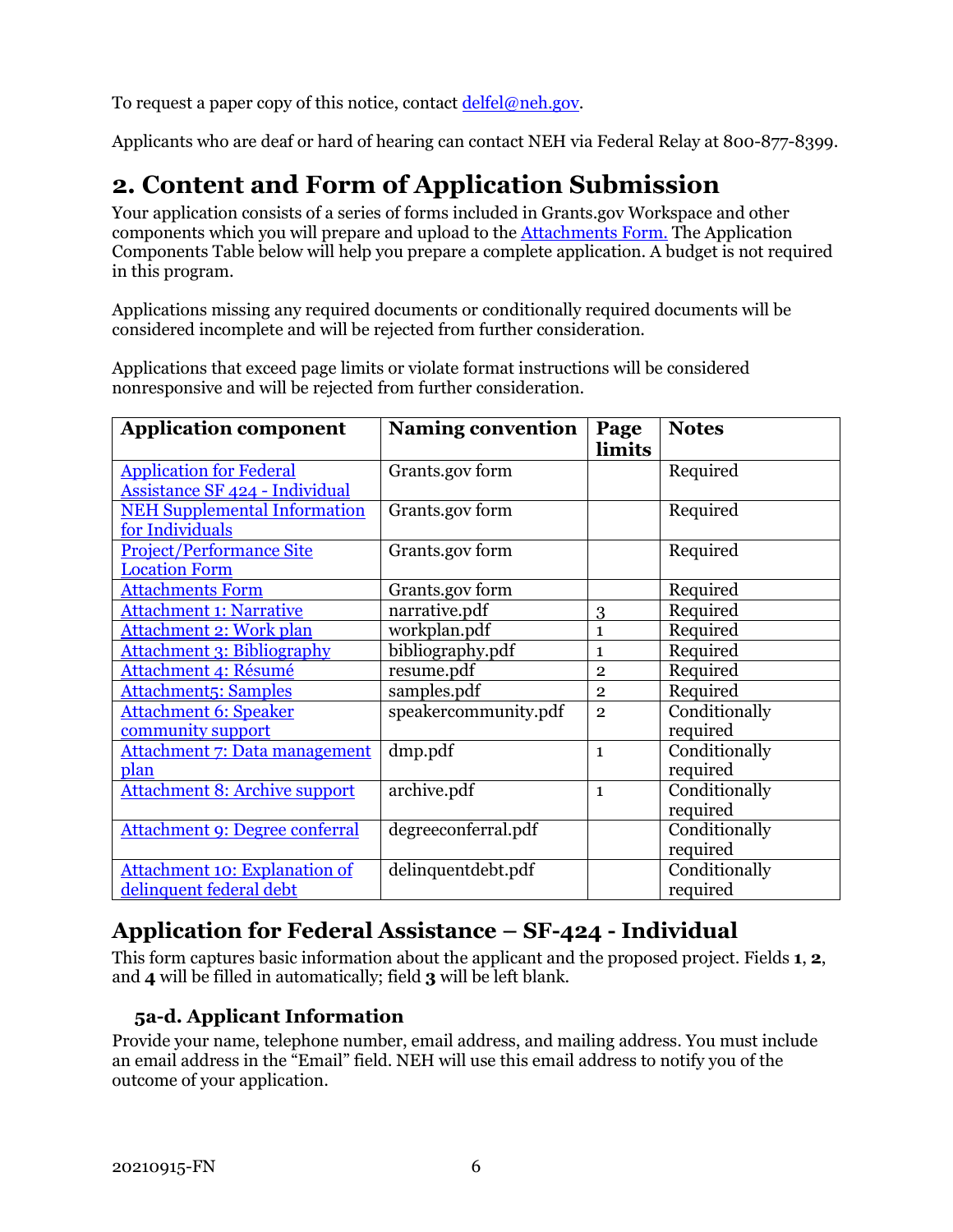Provide your mailing address. Your ZIP code must include the four-digit extension, preceded by a hyphen. If you do not know your four-digit extension, use "-0000" (four zeros).

Indicate your citizenship status with an "X."

Enter the number (just the number, not the state) of your Congressional district. To find the number of your Congressional district, type your ZIP code into the ["Find Your Representative"](https://www.house.gov/representatives/find-your-representative) tool on the U.S. House of Representatives website. If you do not have a Congressional district (that is, you are in a state or U.S. territory that does not have districts or you reside in a foreign country), enter a "0" (zero). If you live in one district but your institution is in another, provide the number for the district in which you live.

#### **6. Project Information**

a. "Project Title." Enter this, even though the field is not highlighted. The title may not exceed 125 characters (including spaces and punctuation). It should be descriptive, informative to a general audience, and free of specialized language. Avoid using a main title that requires clarification by the subtitle. When possible, include places and dates indicating a project's scope. Include the ISO language code(s), if applicable [\(https://www.ethnologue.com/codes\)](https://www.ethnologue.com/codes). Note that NEH reserves the right to change the titles of projects that receive awards.

b. "Project Description." Provide a brief overview of your project for a nonspecialist audience and explain the intellectual merit of the proposed work to linguistics and the broader humanities. Include no more than three ISO language codes, if applicable [\(https://www.ethnologue.com/codes\)](https://www.ethnologue.com/codes),and identify the most general family(or families) to which the specific languages(s) belong. If applicable, mention the location where the data will be archived. This description will appear on your application cover sheet and will serve as a project abstract during the review process. Do not exceed one thousand characters, including spaces. If you exceed one thousand characters, including spaces, Grants.gov may reject your application or cut off your project description at the thousand-character limit.

c. "Proposed Project." Enter the starting and ending dates for your proposed period of performance. You must start your period of performance on the first day of the month and end it on the last day of the month. Your period of performance must be at least six months long and no more than twelve months long, unless you are splitting your period of performance into two separate active periods. In that case, each active period must be at least three months in duration, and the period of performance must not exceed 24 months.

Because award amounts depend on the number of months of work that you specify, the dates that you enter here will determine the maximum amount of your award. For more information on allowable award terms and how awards are calculated, see **B2. Summary of Funding.** 

#### **7. Signature**

By clicking on the "I Agree" box, you certify the following:

1.) You are not presently debarred, suspended, proposed for debarment, declared ineligible, or voluntarily excluded from participation in covered transactions by any federal department or agency, and have not—within the three years preceding the submission of this application—been convicted of or had a civil judgment rendered against you for commission of fraud or a criminal offense in connection with a public (federal, state, or local) transaction or a contract under a public transaction; for violation of federal or state antitrust statutes; for commission of embezzlement, theft, forgery, bribery, falsification or destruction of records, making false statements, or receiving stolen property; had any public transactions terminated for cause or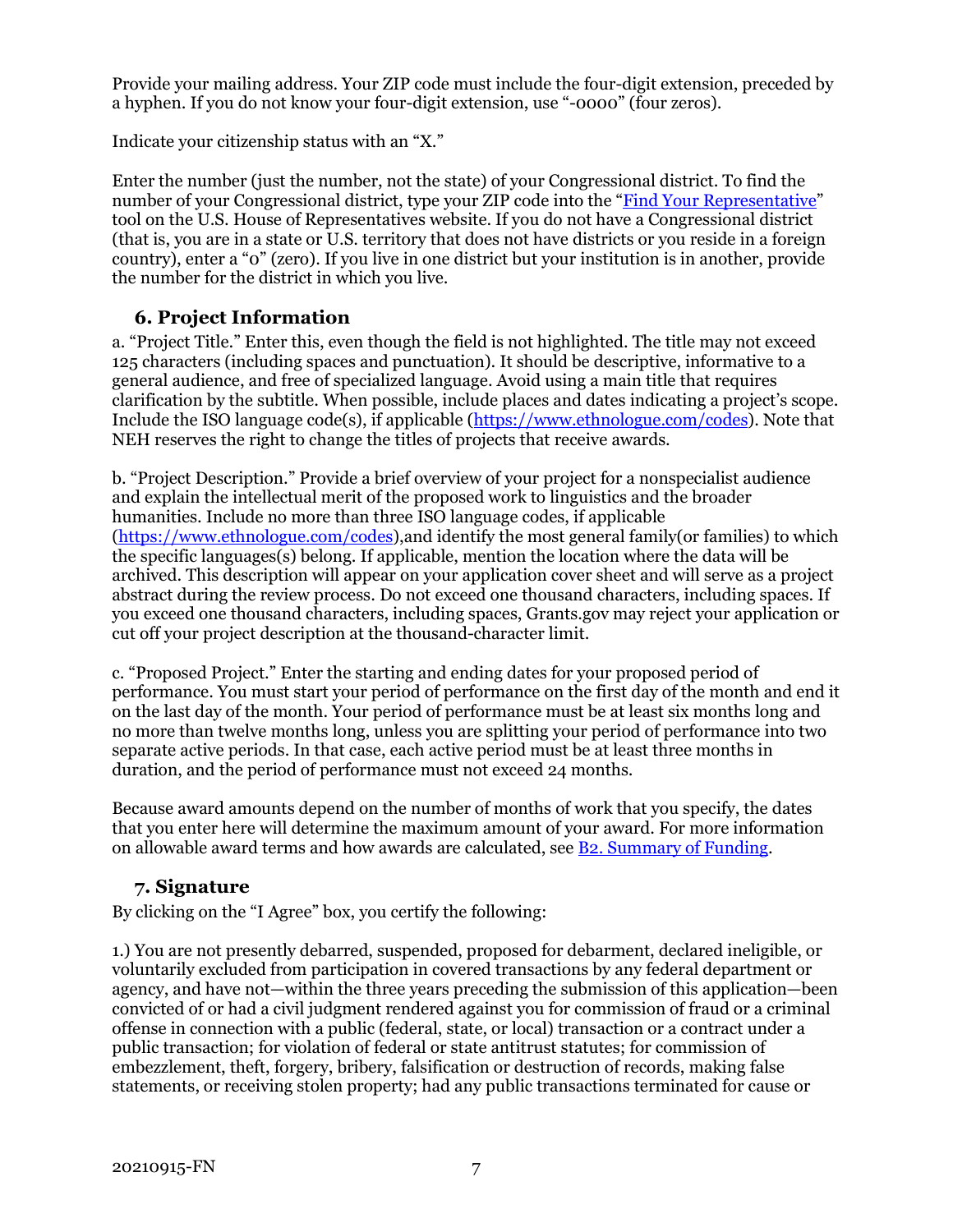default; and are not presently indicted for or otherwise criminally or civilly charged by a governmental entity with any of the preceding offenses. See 2 CFR parts [180](https://www.ecfr.gov/cgi-bin/text-idx?SID=c1289d8b76747052d92bcc65069016c1&mc=true&node=pt2.1.180&rgn=div5) and [3369.](https://www.ecfr.gov/cgi-bin/text-idx?SID=c1289d8b76747052d92bcc65069016c1&mc=true&node=pt2.1.3369&rgn=div5)

2.) You are not delinquent in the repayment of any federal debt or you are providing explanatory information about any delinquency and evidence that you are current on a prepayment schedule, if applicable. Examples of relevant debt include student loans, delinquent taxes, delinquent child support payments, and delinquent payroll taxes for household or other employees. See [OMB Circular A-129.](https://www.whitehouse.gov/sites/whitehouse.gov/files/omb/circulars/A129/a-129.pdf)

3.) You will comply with the [NEH-NSF Documenting Endangered Languages Fellowships Terms](https://www.neh.gov/grants/manage/neh-nsf-documenting-endangered-languages-fellowships-terms-and-conditions)  [and Conditions.](https://www.neh.gov/grants/manage/neh-nsf-documenting-endangered-languages-fellowships-terms-and-conditions)

Click on the "Save" button at the top of the form to save your work and return to the main menu.

### **NEH Supplemental Information for Individuals Form**

<span id="page-10-0"></span>This NEH form provides additional professional information about you, your institution (if affiliated), and your reference-letter writer.

#### **Field of Project**

Using the drop-down menu, indicate the field(s) of your project. You may select one, two, or three fields. If you select more than one, list the primary field first. Program staff will take this information into account when assigning your application to a review panel.

#### **Project Director Field of Study**

Using the drop-down menu, choose the field of study that best describes your area of expertise.

#### **Address Information**

Indicate whether the address that you have given on the [Application for Federal Assistance SF](#page-8-1)  424 - [Individual form](#page-8-1) is your home or work address.

#### **Institutional Affiliation**

If you are affiliated with an institution, complete the information for that institution. Applicants with an institutional affiliation must include their institution's [unique entity identifier,](https://www.gsa.gov/about-us/organization/federal-acquisition-service/office-of-systems-management/integrated-award-environment-iae/iae-information-kit/unique-entity-identifier-update) omitting hyphens. This number is generally provided by the institution's sponsored research office and it ensures that NEH identifies your institution correctly in the materials we provide to external reviewers.

If you are not affiliated with an institution, click "No" and continue to the Status section.

#### **Status**

Indicate if you are a junior scholar or a senior scholar. Junior scholars are defined as those who are seven years or fewer beyond their terminal degree; senior scholars are defined as those who are more than seven years beyond their terminal degree.

#### **Reference Letters**

Provide the name, email address, and affiliation for your letter writer. Applicants are responsible for providing accurate email address. The NEH grants management system will use the address exactly as it have been entered on this form. Enter only one email address for the letter writer; if you provide two email addresses NEH will be unable to contact him or her.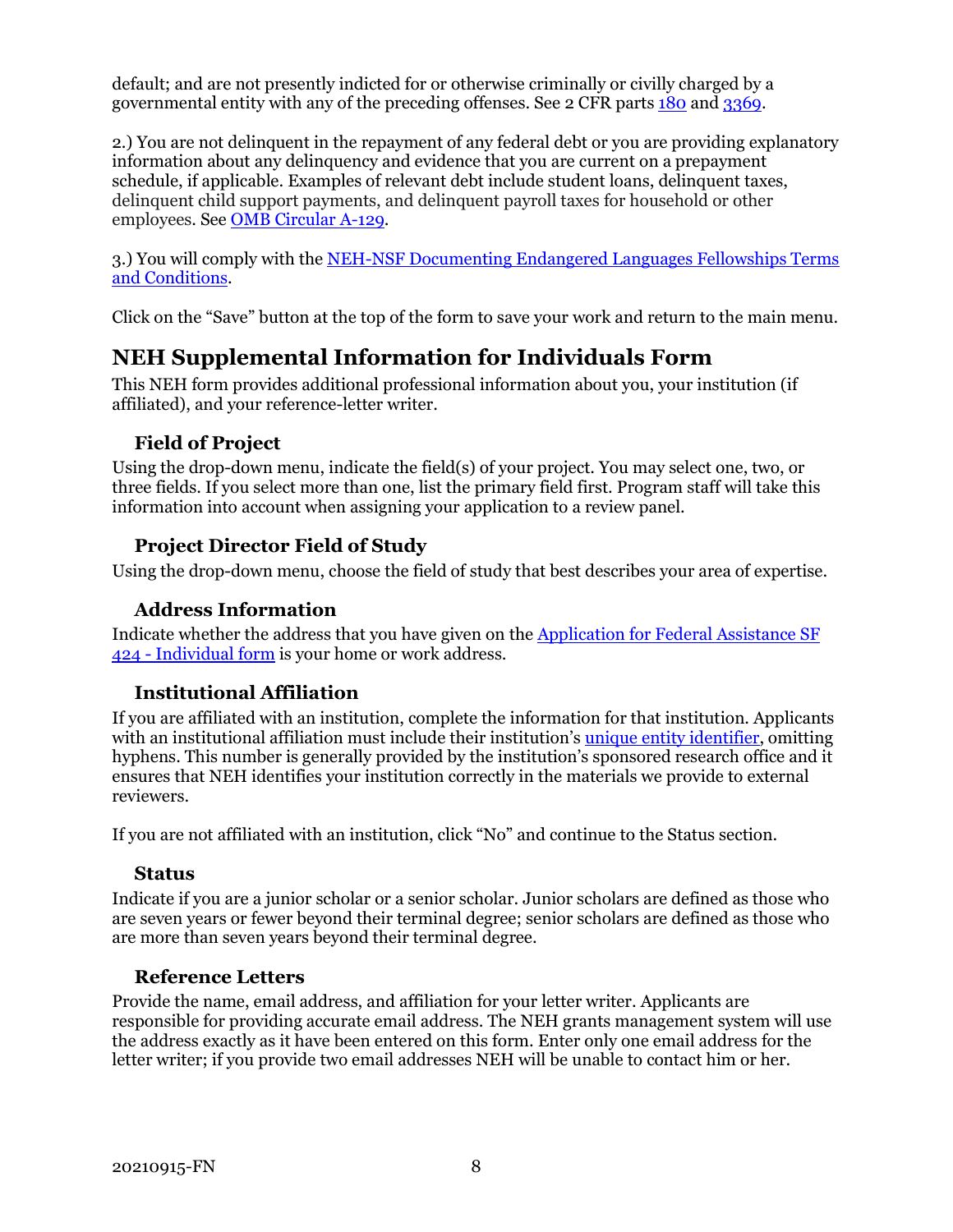To ensure full consideration, letters must be submitted online not later than October 5, 2021 (for applications submitted on or before September 15, 2021), and October 5, 2022 (for applications submitted on or before September 14, 2022).

#### **Nominating Official**

Leave this section blank.

### **Project/Performance Site Location(s) Form**

<span id="page-11-1"></span>Provide the primary location and any other locations where the project activity will occur **during the period of performance**. This form allows for the collection of multiple performance sites. If you need to add more project/performance site locations than the form allows, enter the information in a separate file and add it to the "Additional Locations" section. Instructions for each requested data element may be viewed by positioning your cursor over the blank field.

### **Attachments Form**

<span id="page-11-0"></span>This form can accommodate up to fifteen attachments. Consult the [Application Components](#page-8-0)  [Table](#page-8-0) to name and sequence your attachments in the proper order so that NEH can easily identify them.

Attachments must be in Portable Document Format (.pdf). Reformat all non-PDF files (i.e., Word, Excel, images, etc.) as PDFs. If an attachment contains multiple documents, merge them into a single file. Do not attach portfolios containing multiple PDFs. NEH cannot accept security-enhanced PDFs (e.g., password-protection, encryption, digital signatures, etc.). Flatten these files before uploading to Grants.gov.

Visit the [Grants.govAdobe Software Compatibility](https://www.grants.gov/web/grants/applicants/adobe-software-compatibility.html) page to verify the compatibility of your current software or to download the appropriate version. If you have a problem installing Adobe Reader, contact your system administrator.

Limit file names to 50 or fewer characters. Do not attach any documents with the same name. Each attachment should have a unique name. Use only the following UTF-8 characters when naming your attachments: A-Z, a-z, 0-9, underscore, hyphen, space, period, parenthesis, curly braces, square brackets, ampersand, tilde, exclamation point, comma, semi colon, apostrophe, at sign, number sign, dollar sign, percent sign, plus sign, and equal sign. If you do not follow these naming conventions, your application may be rejected.

Grants.gov may accept and validate your submission even if required components are missing or are improperly formatted. This may result in NEH rejecting your application as incomplete. It is your responsibility to ensure that all required components are properly formatted, attached, and submitted.

### <span id="page-11-2"></span>**Attachment 1: Narrative (required)**

Compose a narrative to provide a comprehensive description of your proposed project. Your narrative should be succinct, well organized, and free of technical terms and jargon so that peer reviewers can understand the proposed project.

You must limit the narrative to three single-spaced pages with one-inch margins and a font size of at least eleven point. Images, charts, diagrams, footnotes, and endnotes are allowed if they fit within the page limit.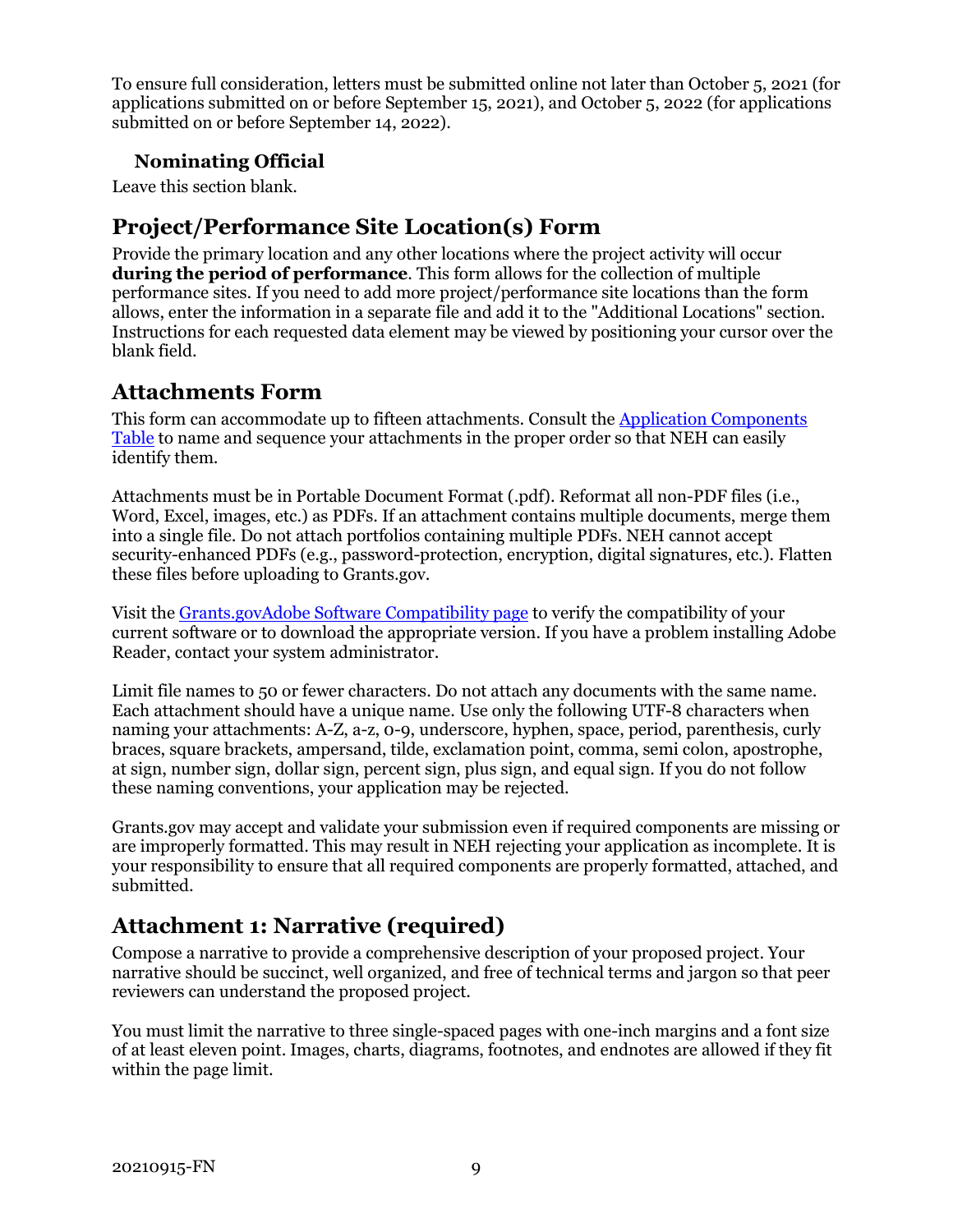Use the following section headings for your narrative. NEH has aligned each section of the narrative with a corresponding review criterion. Refer to **E1. Review Criteria.** 

#### **GUIDANCE FOR NARRATIVE AND OTHER APPLICATION COMPONENTS**

To ensure that you fully address the review criteria, this table provides a crosswalk between the application components and the review criteria.

| <b>Narrative</b>                       | <b>Review Criteria</b>  |  |  |
|----------------------------------------|-------------------------|--|--|
| Significance, impact, and endangerment | 1                       |  |  |
| Organization, concepts, and methods    | $\overline{2}$          |  |  |
| Competencies, skills, and access       | $\overline{3}$          |  |  |
| Final product and dissemination        | $\overline{\mathbf{4}}$ |  |  |
| <b>Application Component</b>           | <b>Review Criteria</b>  |  |  |
| <b>Work plan</b>                       | $\overline{5}$          |  |  |
| Bibliography                           | $\overline{2}$          |  |  |
| Résumé                                 | $\overline{3}$          |  |  |
| <b>Samples</b>                         | $\overline{2}$          |  |  |
| <b>Speaker community support</b>       | $\overline{2}$          |  |  |
| Data management plan                   | $\overline{\mathbf{4}}$ |  |  |
| <b>Archive support</b>                 | $\overline{\mathbf{4}}$ |  |  |

#### <span id="page-12-0"></span>**Significance, impact, and endangerment (corresponds primarily to [Review Criterion 1\)](#page-19-1)**

Describe the intellectual merit and significance of the proposed project, including its value to linguistics and humanities scholarship. State the project's aims and goals and its expected impact. Explain how your analysis and publication(s) will complement, challenge, or expand relevant existing studies in the field.

Discuss the level of endangerment of the language(s) to be investigated and the urgency of the need for documentation and analysis. Discuss any special linguistic, historical, cognitive, cultural, or social significance of the language(s).

#### <span id="page-12-1"></span>**Organization, concepts, and methods (corresponds primarily to [Review](#page-19-1)  [Criterion 2\)](#page-19-1)**

Describe the research design of the project. Explain the basic ideas, problems, or questions examined by the study and how your research will address them. Describe and justify the methods employed for documentation and analysis. Discuss the theoretical framework of your project and explain how your proposed analysis will advance it.

Explain your concepts and your terminology. Where appropriate, describe and discuss primary and secondary sources. Use [Attachment 5: Samples](#page-14-1) to illustrate the content and presentation of the final product.

Describe and explain what parts of the study will be conducted on-site with speaker communities and what parts will be conducted elsewhere. If relevant to your proposed project, discuss collaboration and other arrangements made with the speaker community and refer to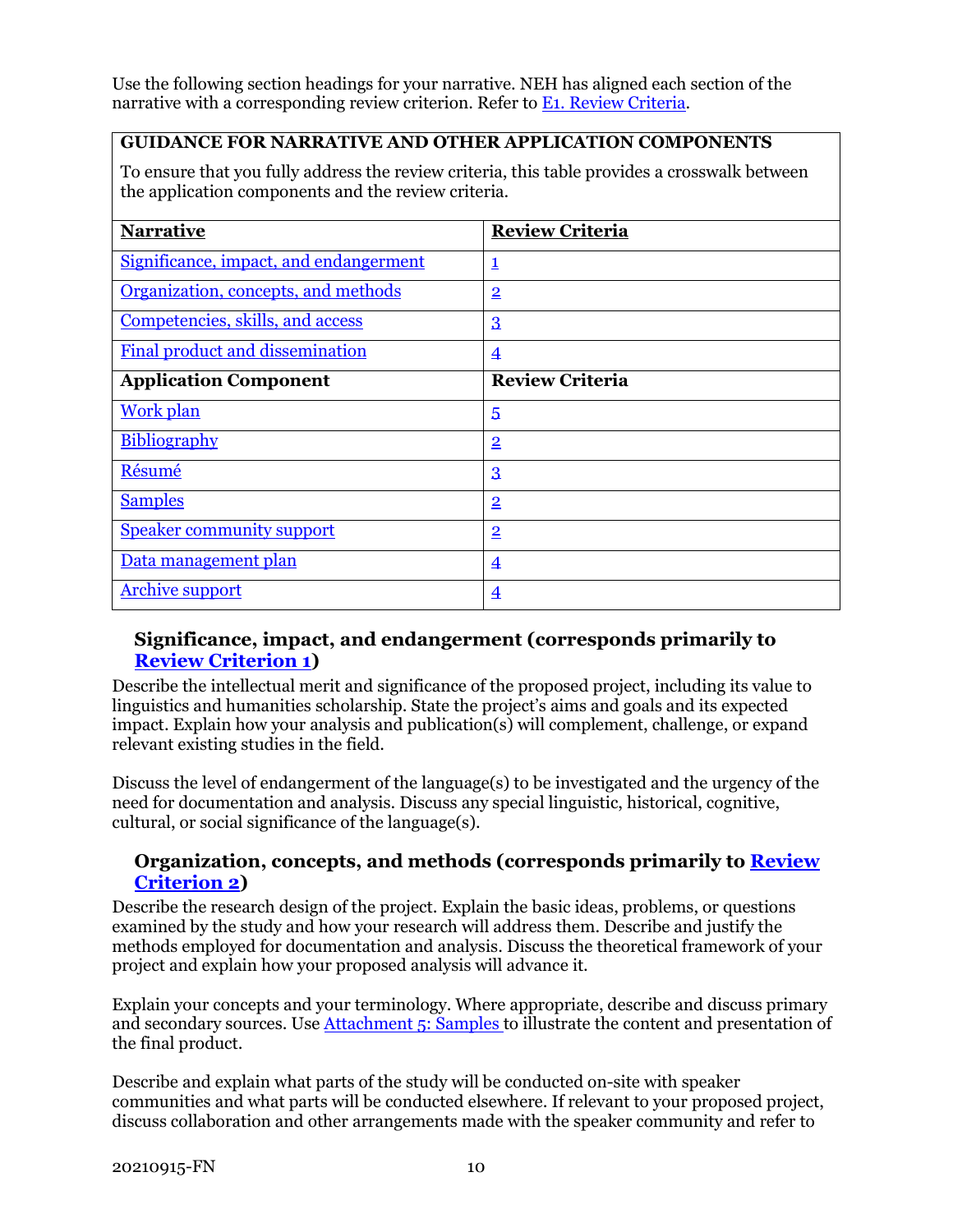the related documentation of support included in [Attachment 6: Speaker community support.](#page-15-1) Such arrangements may include the training of native speakers in the practice of linguistics and the production of resources useful to the community of native speakers.

Identify the data your project will generate and include, if relevant, a statement about public access and sharing provisions to ensure the protection of privacy, confidentiality, security, intellectual property, and other rights or requirements.

If you are proposing a dissertation revision, state this and explain the changes, revisions, and expansions you plan, and how they will improve the original work.

If you are seeking support for a subsequent phase of a project previously supported by NEH or NSF, NEH will review the accomplishments from the previous award to determine whether the project warrants additional funding. If the current application includes work proposed in the previously-funded award, this overlap in the work plans must be addressed.

#### <span id="page-13-1"></span>**Competencies, skills, and access (corresponds primarily to [Review](#page-19-1)  [Criterion](#page-19-1) 3)**

Explain your competence or background in the area of your proposed project. Where appropriate, include a brief overview of the results of previous related work supported by NEH or NSF, with or without collaborators. If the proposed project includes parts that were supported by a prior NEH award, explain in the work plan what you accomplished during the previous grant period, how your proposed project differs from past proposals, or from your dissertation, and identify the new areas of research and investigation. NEH will review the previous award to determine whether the project warrants additional funding. If the current application includes work proposed in the previously funded project, explain and justify this overlap. Check [C3. Other Eligibility Information](#page-6-1) for additional information on the guidelines for eligibility.If the area of inquiry is new to you, explain your reasons for working in it and your qualifications to do so. Specify your level of competence in any language needed for the study.

Where relevant, specify the arrangements for access to archives, collections, or institutions that contain resources necessary for your work.

#### <span id="page-13-2"></span>**Final product and dissemination (corresponds primarily to [Review](#page-19-1)  [Criterion](#page-19-1) 4)**

Describe the project's plan for research publication(s) and any archived documentation. Provide information on how your work will be evaluated prior to publication, such as through peer review. Discuss how the grant products will reach and benefit the intended audience(s). Describe the dissemination of the publication(s) and other materials (for example, in print or digitally) and how they can be accessed. You must provide a rationale for projects resulting in publications that will be written in a language other than English and explain how access and dissemination will be affected.

If the project has a website, provide the URL. If the research during the fellowship includes language documentation, indicate the repository for the data created. If applicable, refer to the documentation of support from the relevant archive [\(Attachment 8: Archive support\)](#page-15-3) and the data management plan [\(Attachment 7: Data management plan\)](#page-15-2).

Name the file narrative.pdf.

### <span id="page-13-0"></span>**Attachment 2: Work plan (required)**

Indicate the current state of the project and the part or stage of it that will be supported by the fellowship. Provide a work plan (in three-month or fewer increments) describing what will be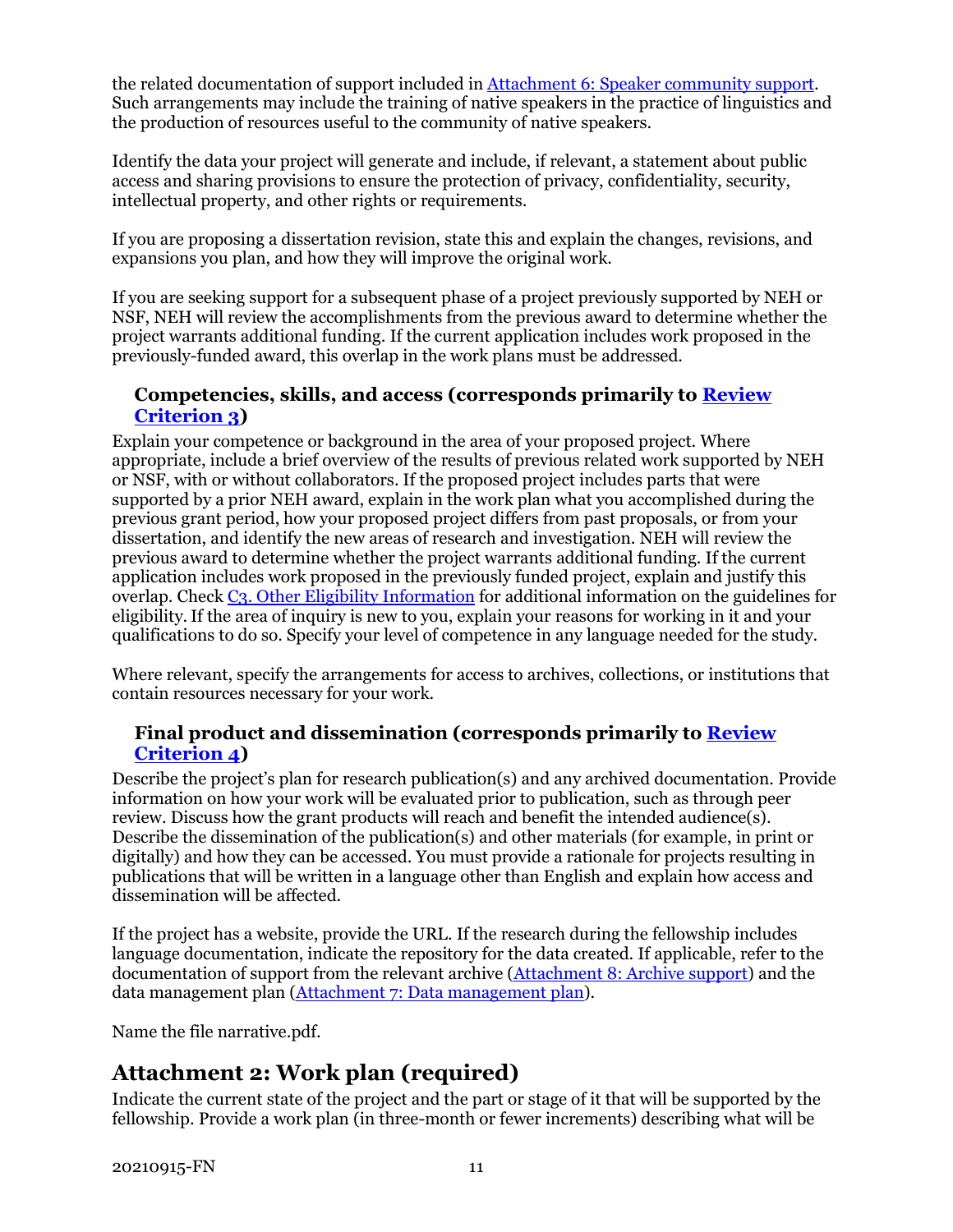accomplished during the period of performance, where you will be, and how you will spend your time. Your work plan must be based on a full-time commitment to the project; part-time work is not allowed. If you are proposing a non-continuous period of performance with two active periods of at least three months, indicate so here. If you do not anticipate finishing the entire project during the fellowship period, discuss your plan for doing so.

If you will be relying on institutional support or other sources to assist your work, describe this and whether funding is in place. If you and another researcher are seeking funds for the same project, clearly explain how the work will be divided and the extent to which each collaborator's contribution depends on that of the other.

Your work plan should not depend heavily on factors beyond your control, such as the receipt of outside reviewers' reports from a publisher. If you plan to submit a publication manuscript before the end of the period of performance, explain what additional work will be required and why it merits support. The work plan will be primarily considered under [review criterion 5.](#page-19-1)

The work plan must not exceed one page. Name the file workplan.pdf.

### **Attachment 3: Bibliography (required)**

Your bibliography should consist of primary and secondary sources that relate directly to the project. Include works that pertain to both the project's substance and its theoretical or methodological approaches to give a well-rounded representation of your project. Reviewers will use the bibliography to assess your knowledge of the subject area. The bibliography will be primarily considered unde[r review criterion 2.](#page-19-1)

Leave one-inch margins and use a font size no smaller than eleven point. Any standard bibliographic format is acceptable. Items referenced in the narrative should appear in the bibliography.

The bibliography must not exceed a single page. Name the file bibliography.pdf.

### <span id="page-14-0"></span>**Attachment 4: Résumé (required)**

Do not submit a narrative biographical statement instead of a résumé. Include the following information:

- current and past positions
- education: list degrees, dates awarded, and titles of theses or dissertations
- fieldwork and language documentation experience
- awards and honors: include dates. If you have received prior support from NEH or from the DLI-DEL program (formerly the DEL program), indicate the dates of these awards and the products that resulted from them
- publications: include full citations for publications and presentations

Your résumé will be considered primarily under [review criterion 3.](#page-19-1)

<span id="page-14-1"></span>Your resume must not exceed two pages. Name the file resume.pdf.

### **Attachment 5: Samples (required)**

Append examples that illustrate the methods and results of your linguistic work. They may include, but are not limited to, sample dictionary or grammar entries; interlinear glossing; questionnaires; task protocols; records; and other materials. Samples will be considered primarily under [review criterion 2.](#page-19-1)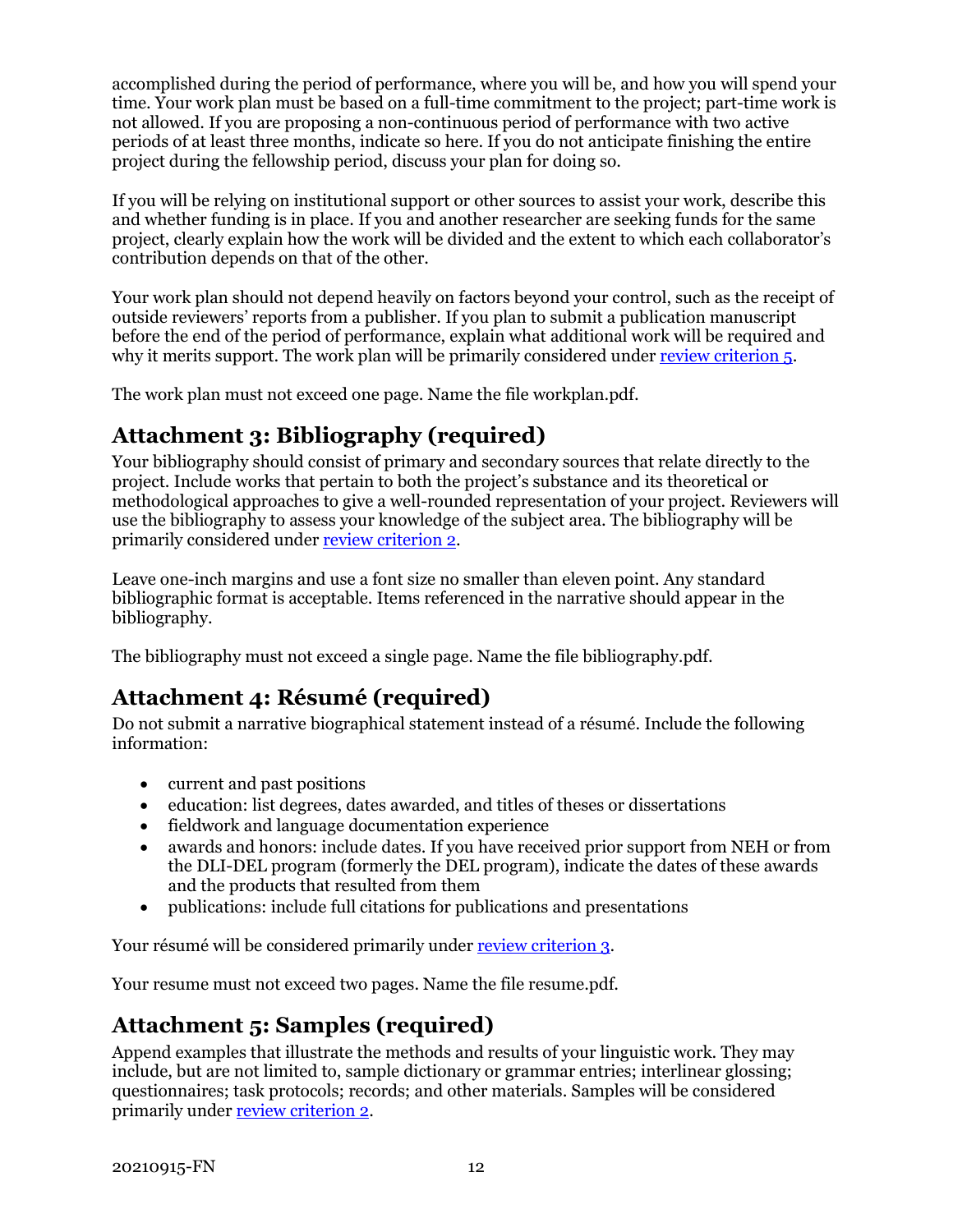This attachment must not exceed two pages. Name the file samples.pdf.

### <span id="page-15-1"></span>**Attachment 6: Speaker community support (conditionally required)**

For projects focused on living or moribund languages, include documentation demonstrating that you have consulted with the relevant parties in the communities where the research will be conducted. You should ensure that appropriate permissions for the proposed research have been requested. A letter from the relevant community that expresses support for your specific work can serve this purpose, or, if this is not feasible, provide evidence in an explicit statement. This information will be considered primarily under [review criterion 2.](#page-19-1)

This attachment must not exceed two pages. Name the file speakercommunity.pdf.

### <span id="page-15-2"></span>**Attachment 7: Data management plan (conditionally required)**

If your project includes language documentation, describe how your data will be archived, sustained, and supported. Explain how data generated by your project will be publicly accessible with minimal restrictions for non-commercial, educational purposes. (Restrictions on commercial use are acceptable.) The data management plan (DMP) should indicate how archived materials will be accessible to the public and discuss any restrictions to certain user groups or temporary time limits on open access.

Describe your plans for archiving recordings, field notes, and processed documentary materials in a stable environment, preferably at one of the major national and international linguistic archives with long-term institutional commitment to data preservation and access (see <https://www.delaman.org/> and [https://www.coretrustseal.org/about/history/data-seal-of](https://www.coretrustseal.org/about/history/data-seal-of-approval-synopsis-2008-2018/)[approval-synopsis-2008-2018/\)](https://www.coretrustseal.org/about/history/data-seal-of-approval-synopsis-2008-2018/). Placing materials in personal digital storage or on a website is not considered sustainable archiving. In discussing methods to be employed in recording, documenting, and archiving the endangered language(s), include reference to current best practices. Explain how the project that will ensure interoperability with related materials.

If you are requesting funding for the development, acquisition, preservation, or enhancement of geospatial data, products, or services, you must conduct a due diligence search at the Data.gov [list of datasets](https://catalog.data.gov/dataset) to discover whether the needed geospatial-related data, products, or services already exist. If not, you must produce the proposed geospatial data, products, or services in compliance with applicable proposed guidance posted at [www.fgdc.gov.](http://www.fgdc.gov/)

The data management plan must not exceed one page. Name the file dmp.pdf.

## <span id="page-15-3"></span>**Attachment 8: Archive support (conditionally required)**

Where applicable, include a letter of support from the archive, library, or other repository that indicates their willingness to archive project materials and outlines any specific arrangements which have been made for the long-term storage and public access to your documentation data.

This attachment must not exceed one page. Name the file archive.pdf.

### <span id="page-15-0"></span>**Attachment 9: Degree conferral (conditionally required)**

Applicants who have satisfied all the requirements for a degree and are awaiting its conferral must include a letter from the dean of the conferring school or their department chair attesting that the applicant has satisfied all of the requirements for the degree by the application deadline.

Name the file degreeconferral.pdf.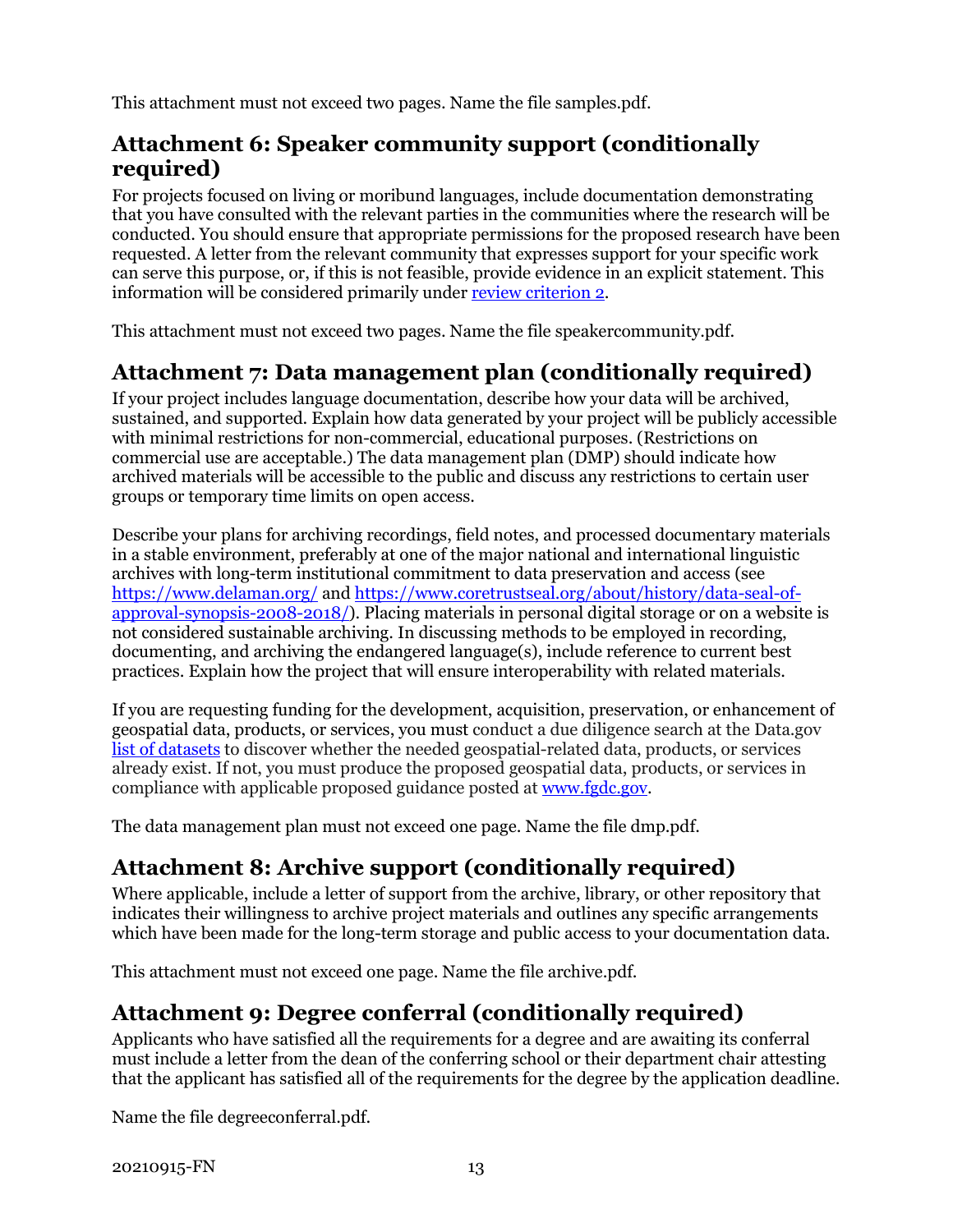### <span id="page-16-1"></span>**Attachment 10: Explanation of delinquent federal debt (conditionally required)**

If you are delinquent in the repayment of any federal debt, provide explanatory information on a separate page or pages. Also provide evidence that you have entered into a repayment agreement with the Internal Revenue Service, and that you are current on all payments due. Examples of relevant debt include student loans, delinquent taxes, delinquent child support payments, and delinquent payroll taxes for household or other employees. See [OMB Circular A-](https://www.whitehouse.gov/sites/whitehouse.gov/files/omb/circulars/A129/a-129.pdf)[129.](https://www.whitehouse.gov/sites/whitehouse.gov/files/omb/circulars/A129/a-129.pdf)

Name the file delinquentdebt.pdf.

### **3. Grants.gov Registration Process**

<span id="page-16-0"></span>You must submit your application to this program via [Grants.gov Workspace.](https://www.grants.gov/web/grants/applicants/workspace-overview.html)

If you are registering with Grants.gov for the first time, go to [https://apply07.grants.gov/apply/register.faces.](https://apply07.grants.gov/apply/register.faces)

Once you have registered at Grants.gov, you must add an "individual" profile in order to submit an application to this program or other programs for individuals. Instructions for adding a profile are available here:

[https://www.grants.gov/help/html/help/index.htm?callingApp=custom#t=Register%2FAddPr](https://www.grants.gov/help/html/help/index.htm?callingApp=custom#t=Register%2FAddProfile.htm) [ofile.htm](https://www.grants.gov/help/html/help/index.htm?callingApp=custom#t=Register%2FAddProfile.htm)

Only applicants whose Grants.gov accounts include an individual applicant profile will be able to submit applications to this program.

When you create your "individual applicant" profile, Grants.gov will automatically fill in the box for the D-U-N-S® number with a default value. Do not change this number.

Applicants who have already registered at Grants.gov and created an "individual" profile need not re-register to submit their applications. We encourage you, however, to check your account ahead of the deadline to confirm that it is still active and that your password has not expired.

If you have problems registering with Grants.gov or adding an "individual applicant" profile, contact the Grants.gov help desk at  $1-800-518-4726$  or  $\frac{\text{support@grants.gov}}{\text{query}}$ .

Applicants who lose their username and password can request a reminder at [https://apply07.grants.gov/apply/login.faces?userType=applicant&cleanSession=1.](https://apply07.grants.gov/apply/login.faces?userType=applicant&cleanSession=1)

Individuals do not need to register in the System for Award Management (SAM). Awards will not be processed for individuals with delinquent federal debt or for individuals who have been suspended, debarred, declared ineligible, or voluntarily excluded from eligibility for covered transactions by any federal department or agency. To see if you have delinquent federal debt or other exclusions recorded in SAM, go to the [SAM website;](https://www.sam.gov/SAM/pages/public/searchRecords/search.jsf) click on "Search Records," and then on "Advanced Search - Exclusion."

NEH may not make an award to an applicant until the applicant has complied with all applicable requirements. If an applicant has not fully complied with the requirements by the time NEH is ready to make the award, NEH may determine that the applicant is not qualified to receive an award and use that determination as the basis for making an award to another applicant.

NEH strongly recommends that you complete your registration at least two weeks before the application deadline. If you fail to allow sufficient time to complete registration with Grants.gov,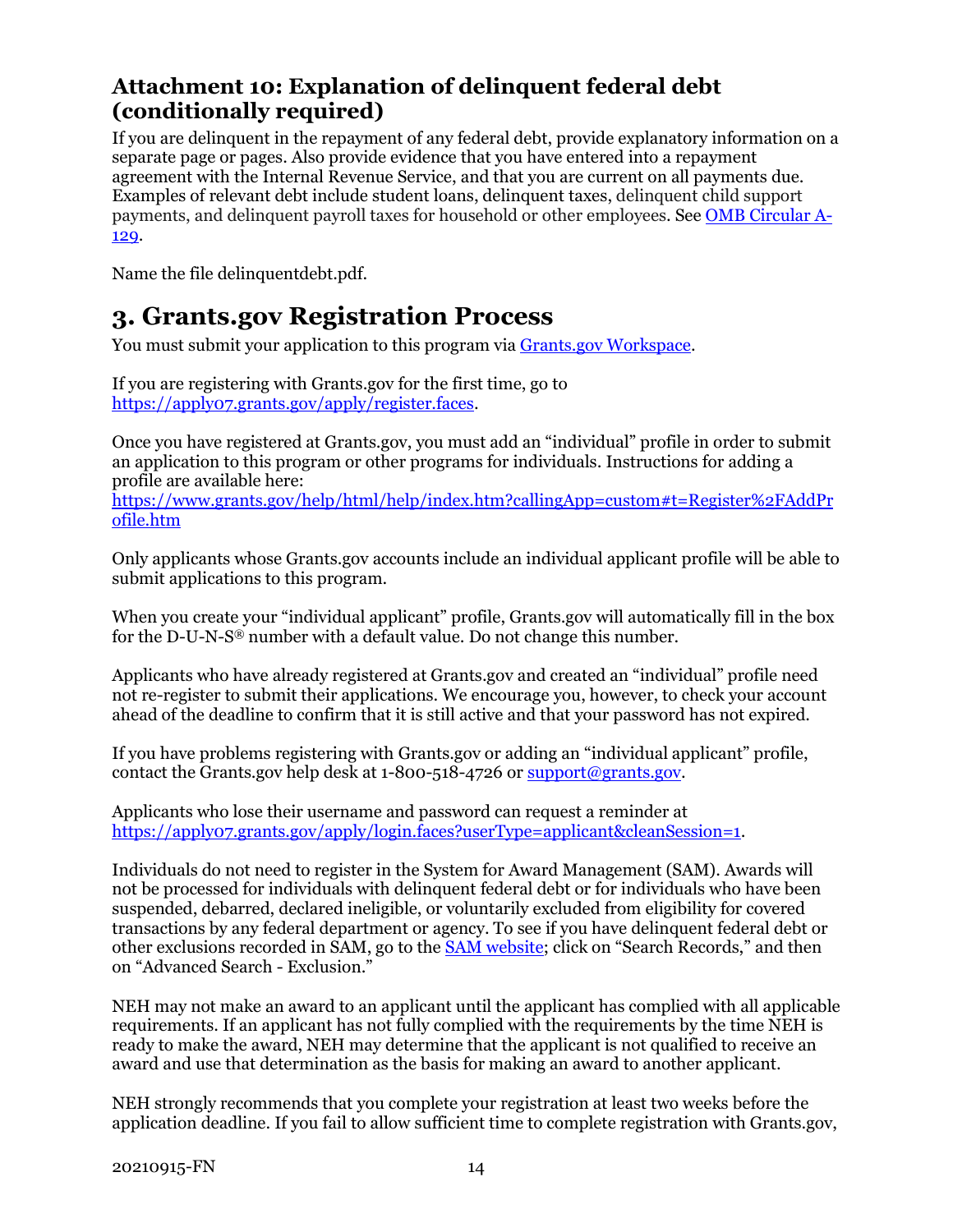you will not be given a deadline extension or waiver of the online submission requirement. All applicants must submit their applications for NEH funding via [Grants.gov Workspace.](https://www.grants.gov/web/grants/applicants/workspace-overview.html)

# <span id="page-17-0"></span>**4. Submission Dates and Times**

## **Drafts**

Program officers will review your draft narrative (up to three pages), work plan, and appendices. Drafts must be submitted by July 14, 2021 at 11:59 p.m. Eastern Time (for the 2021 competition) or by July 14, 2022 at 11:59 p.m. Eastern Time (for the 2022 competition). Use the format stipulated i[n D2. Content and Form of Application Submission.](#page-8-0) Drafts should be submitted to [delfel@neh.gov;](mailto:delfel@neh.gov) put "NEH - DEL-DLI Draft Narrative" in the subject line. Program staff will not review late submissions and will only read one draft per individual per deadline.

NEH staff will email you their comments and suggestions within four weeks of the deadline. The comments provided by staff are not part of the formal review process and have no bearing on the evaluation of the application, but previous applicants have found them helpful in strengthening their applications. Applicants are not required to submit a draft.

### **Applications**

There will be two application due dates under this announcement:

September 15, 2021 at 11:59 p.m. Eastern Time September 14, 2022 at 11:59 p.m. Eastern Time

Letters of reference must be submitted online not later than October 5, 2021 (for applications submitted on or before September 15, 2021), and October 5, 2022 (for applications submitted on or before September 14, 2022). Se[e D7. Other Submission Requirements.](#page-18-0)

Applications must be complete, within the specified page limits, and validated by Grants.gov under the correct funding opportunity number prior to the deadline to be considered under this notice.

It is your responsibility to confirm that Grants.gov and subsequently NEH have received your application. [Check your application status.](https://www.grants.gov/help/html/help/Applicants/CheckApplicationStatus/CheckApplicationStatus.htm)

When NEH receives your application from Grants.gov, the agency will assign it a tracking number beginning with FN-. A tracking number does not guarantee that the application is free of technical problems (such as missing attachments or failure to convert attachments to PDFs). If a technical problem is detected, NEH will notify you via email. It is your responsibility to correct any errors prior to the deadline.

Once you have applied, NEH will not comment on the status of your application except on issues of eligibility, completeness, and responsiveness.

# <span id="page-17-1"></span>**5. Intergovernmental Review**

This funding opportunity is not subject to intergovernmental review under [Executive Order](https://www.archives.gov/federal-register/codification/executive-order/12372.html)  [12372.](https://www.archives.gov/federal-register/codification/executive-order/12372.html)

# <span id="page-17-2"></span>**6. Funding Restrictions**

Funds under this notice may not be used for the following purposes: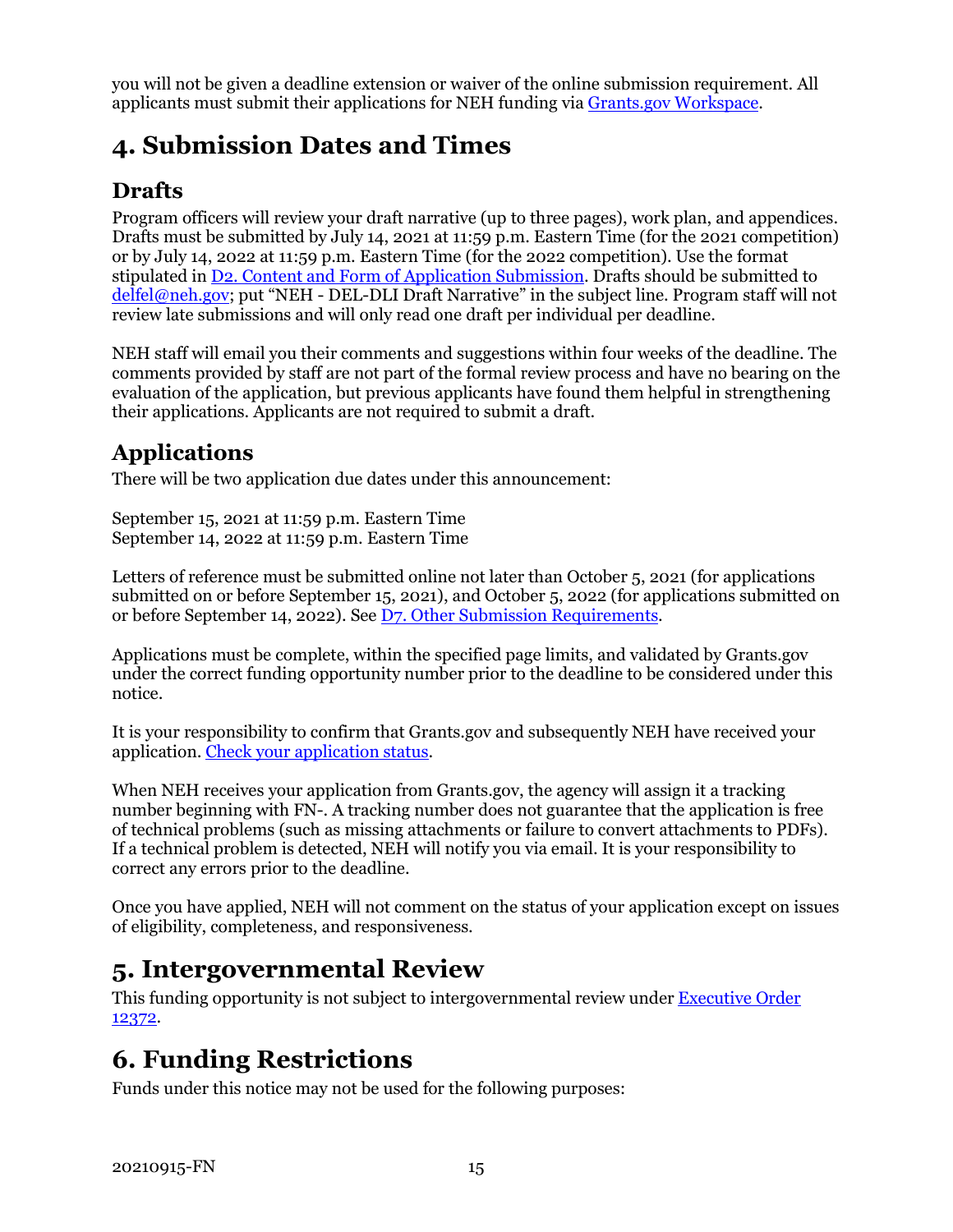- documentaries; podcasts; or exhibitions
- research by students enrolled in a degree program, including research for doctoral dissertations or theses
- the preparation or revision of educational materials, including, but not limited to textbooks; curriculum development; the development of teaching methods or theories; and educational impact, language impact, or technical impact assessments
- the writing of books for children or young adults
- inventories of collections
- the writing of guide books, how-to books, and self-help books
- promotion of a particular political, religious, or ideological point of view
- advocacy of a particular program of social or political action
- support of specific public policies or legislation
- lobbying
- projects that fall outside of linguistics and related humanities fields; the creation or performance of art; creative writing, autobiographies, memoirs, and creative nonfiction; and social science research or policy studies

Awards in this program are made to individuals; indirect costs are unallowable. If an individual recipient elects to have the fellowship paid through their institution, all NEH funds must be remitted to the individual. Institutions may not take an allowance.

# <span id="page-18-0"></span>**7. Other Submission Requirements**

Applicants are asked to solicit one letter of reference. Provide the name, email address, and affiliation for your letter writer on the [NEH Supplemental Information for Individuals Form.](#page-10-0) Letters of reference are more highly regarded if they address the specific proposed activity and the candidate's ability to undertake it.

The reference letter must be from a scholar familiar with the language(s) of your project and should provide an assessment of the writing sample that you are submitting with your application. Notify this reference that they are expected to address the quality of the writing sample in their letter.

Two to three weeks after the deadline, NEH will email your referee, asking them to submit their letters. Letters must be submitted online not later than October 5, 2021 (for applications submitted on or before September 15, 2021), and October 5, 2022 (for applications submitted on or before September 14, 2022).

Applicants are responsible for ensuring that their letter writers have received and responded to the NEH request and for providing the writer with relevant materials (such as a draft of the application). You will be notified by email when your letter of reference has been received.

After you have received confirmation that NEH has received your application, you may check the status of your reference letter by logging in to th[e secure area of NEH's website.](https://securegrants.neh.gov/AppStatus) Enter your application number and your Grants.gov tracking number. You will be able to see the name and email address of your letter writer and whether their letter has arrived. If necessary, you may send reminders to your letter writer (including the upload link) from this site.

If the reference letter is submitted late, it will be added to your file as soon as it arrives, but it is possible that reviewers will not take it into account. If you find that you must change your letter writer after the application deadline, you may do so by contacting program staff at [delfel@neh.gov.](mailto:delfel@neh.gov)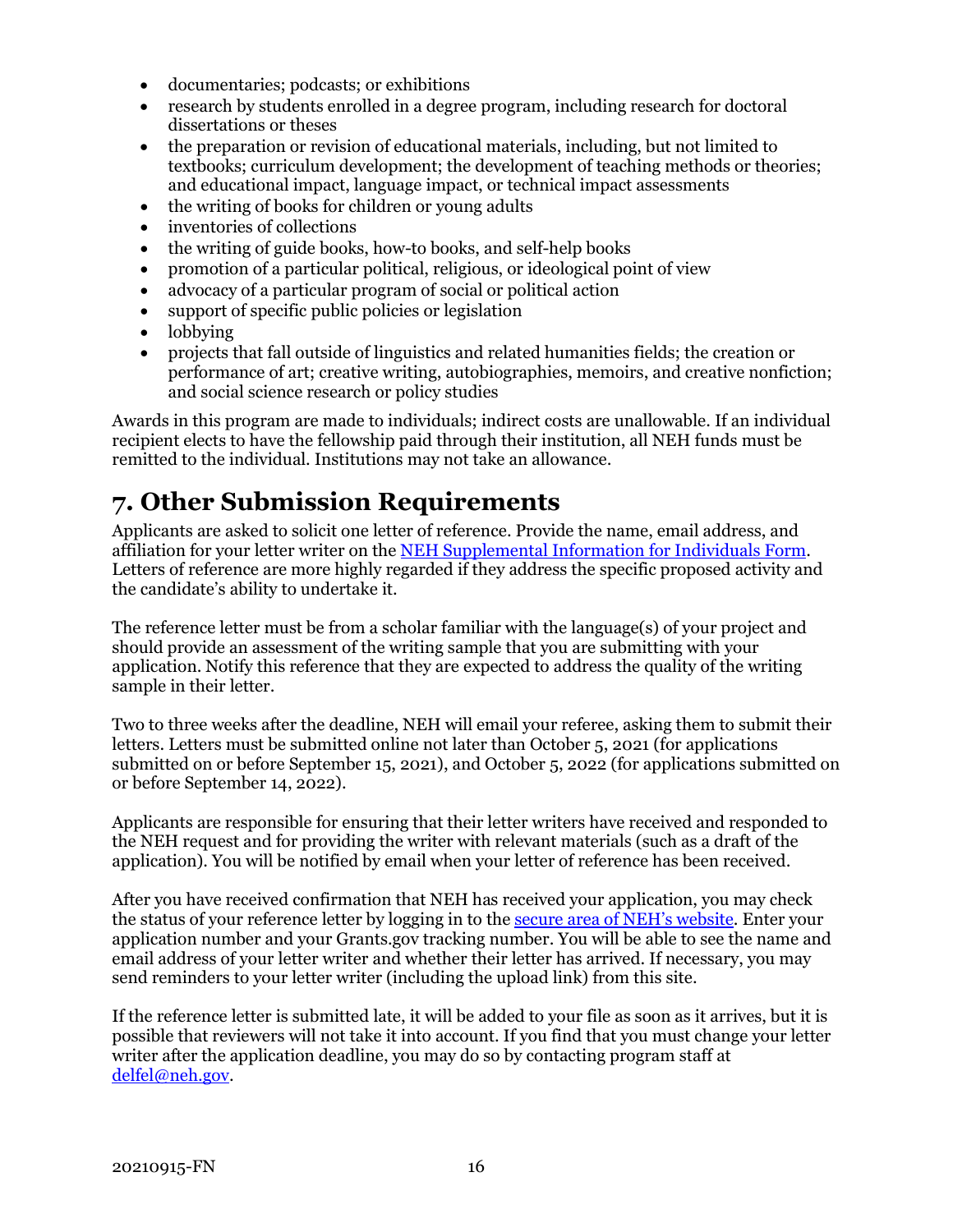Current NEH staff and members of NEH'S [National Council on the Humanities](https://www.neh.gov/about/national-council-on-the-humanities) may not serve as letter writers.

Missing reference letters will not disqualify an application from review.

# <span id="page-19-0"></span>**E. Application Review Information**

# <span id="page-19-1"></span>**1. Review Criteria**

Peer reviewers will use the following criteria to review applications in the DLI-DEL Fellowships program:

- 1. **Significance:** The intellectual merit and broader impact of the proposed project; its value to linguistics and humanities scholarship; and the level of endangerment of the language(s) to be studied.
- 2. **Methods and preparation:** The quality of the conception and description of the project's research design, including the depth of collaboration with speaker communities.
- 3. **Skills:** The quality or promise of quality of the applicant's work and the applicant's clarity of expression.
- 4. **Outcomes and dissemination:** The quality of the project's results; the soundness of the data management and publication plans; and the dissemination of and access to the project's outcomes.
- 5. **Work plan:** The feasibility and appropriateness of the proposed plan of work.

Each review criterion corresponds with specific sections of the [narrative](#page-11-2) and the [other](#page-8-0)  [application components.](#page-8-0)

# <span id="page-19-2"></span>**2. Review and Selection Process**

NEH staff review applications for eligibility and completeness. NEH uses a peer review process to evaluate all eligible and complete applications. Peer reviewers are experts in the field with relevant knowledge and expertise in the types of project activities identified in the applications. NEH instructs reviewers to evaluate applications according to the review criteria outlined in this Notice of Funding Opportunity. Peer reviewers must comply with federal ethics and conflicts of interest requirements.

NEH staff comments on matters of fact or on significant issues that otherwise would be missing from peer reviews, then makes recommendations to the National Council on the Humanities. The National Council meets at least twice annually to advise the NEH Chairman. The Chairman considers the advice provided by the review process and, by law, makes all funding decisions. [Learn more about NEH's review process.](https://www.neh.gov/grants/application-process)

# <span id="page-19-3"></span>**3. Assessment of Risk and Other Pre-Award Activities**

Applications that have received a favorable objective review are reviewed for other considerations that include past performance, as applicable; continued applicant eligibility; and compliance with any public policy requirements. You may be asked to submit additional information or to undertake certain activities in anticipation of an award. However, even at this point in the process, such requests do not guarantee that an award will be made. Following review of all applicable information, NEH's approving and grant management officials will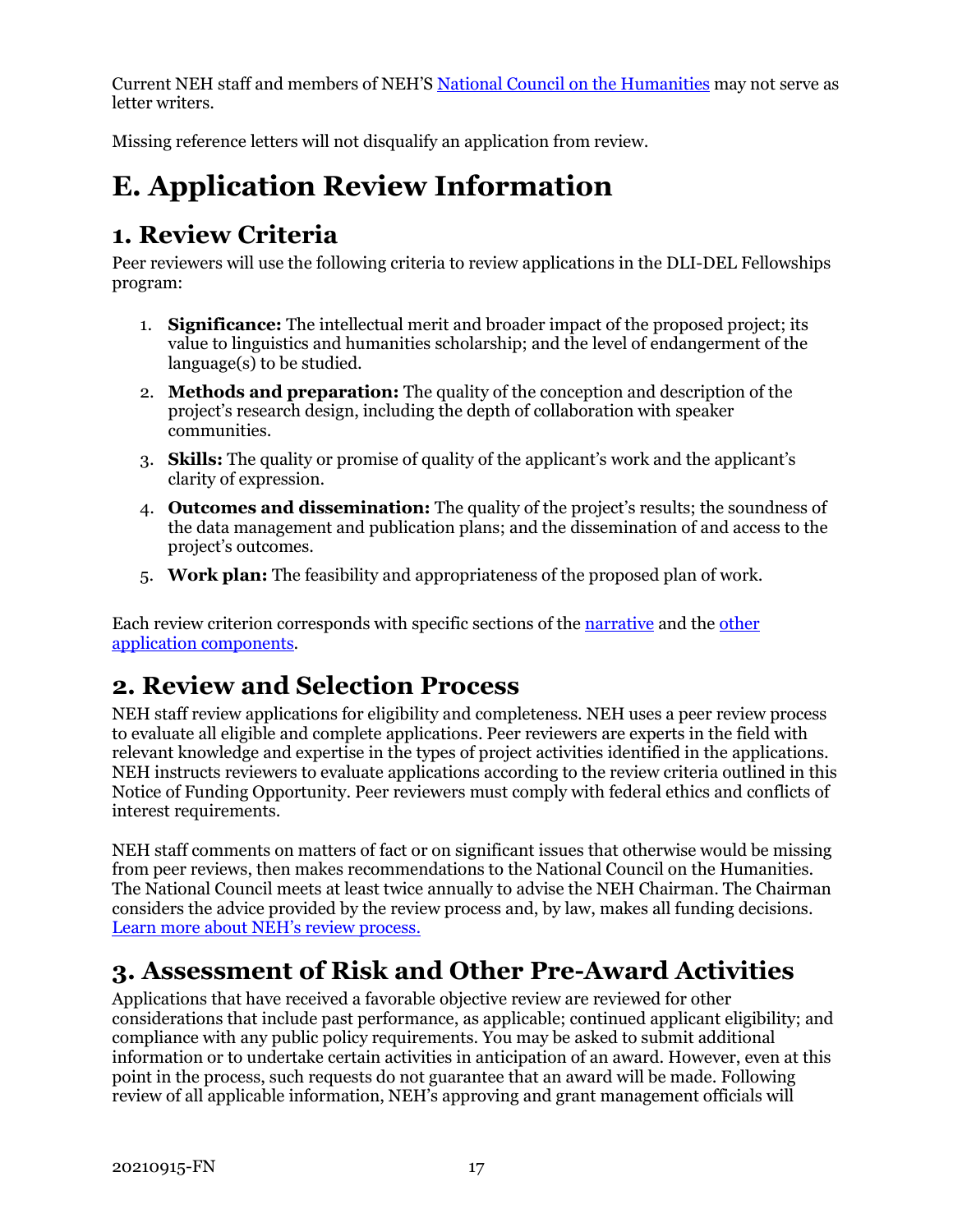determine whether an award can be made, if special conditions are required, and what level of funding is appropriate.

Award decisions are discretionary and are not subject to appeal to any NEH official or board.

# <span id="page-20-0"></span>**4. Anticipated Announcement and Award Dates**

Applicants will be notified of funding decisions by email in April 2022 for applications submitted for the 2021 deadline and in April 2023 for the 2022 deadline. Notice will be sent to the email address supplied in the application (SF-424 - [Individual form\)](#page-8-1). For successful applicants, this notification is not an authorization to begin performance or incur related costs. Successful applicants will be required to complete the NEH Fellowship Acceptance Form, from which the payment schedule will be determined. Applicants may request evaluations of their applications by emailing  $\text{delfel@neh.gov.}$  $\text{delfel@neh.gov.}$  $\text{delfel@neh.gov.}$ 

# <span id="page-20-1"></span>**F. Federal Award Administration Information**

# <span id="page-20-2"></span>**1. Federal Award Notices**

Successful applicants will receive offer letters from the NEH Office of Grant Management by email as early as mid-April 2022 for the September 15, 2021 deadline. Offer letters for the September 14, 2022 deadline may arrive as early as mid-April 2023.

# <span id="page-20-3"></span>**2. Administrative and National Policy Requirements**

Awards are subject to the [NEH-NSF Documenting Endangered Languages Fellowships Terms](https://www.neh.gov/grants/manage/neh-nsf-documenting-endangered-languages-fellowships-terms-and-conditions)  [and Conditions,](https://www.neh.gov/grants/manage/neh-nsf-documenting-endangered-languages-fellowships-terms-and-conditions) and the specific terms and conditions in the Notice of Award.

### **Debarment, Suspension, Ineligibility, and Voluntary Exclusion Certification**

You must comply with [2 CFR §§180.335](https://www.ecfr.gov/cgi-bin/text-idx?node=2:1.1.1.2.9.3.3.8&rgn=div8) an[d .350](https://www.ecfr.gov/cgi-bin/text-idx?SID=8484a1410effbe760bcb6b134d9c035a&mc=true&node=pt2.1.180&rgn=div5#se2.1.180_1350) with respect to providing information regarding all debarment, suspension, and related offenses information, as applicable.

- 1) You certify, by submission of this application, that you are not presently debarred, suspended, proposed for debarment, declared ineligible, or voluntarily excluded from participation in this transaction by any federal department or agency.
- 2) Failure to make required disclosures can result in any of the remedies described in  $2 \text{ CFR}$ [§200.339,](https://www.ecfr.gov/cgi-bin/text-idx?SID=2262ad9c20e9d3a49f2c569c773c8aa1&mc=true&node=pt2.1.200&rgn=div5#se2.1.200_1339) including suspension or debarment. (See also 2 CFR parts [180](https://www.ecfr.gov/cgi-bin/text-idx?tpl=/ecfrbrowse/Title02/2cfr180_main_02.tpl) and [3369\)](https://www.ecfr.gov/cgi-bin/text-idx?SID=902a748402bef7d8543f27adaf553773&mc=true&node=pt2.1.3369&rgn=div5).
- 3) If the prospective recipient is unable to attest to the statements in this certification, an explanation must be included in [Attachment10: Explanation of delinquent federal debt.](#page-16-1)

## **Providing access to NEH-funded products**

As a taxpayer-supported federal agency, NEH endeavors to make the products of its awards available to the broadest possible audience.Our goal is for scholars, educators, students, and the American public to have ready and easy access to the wide range of NEH award products. All other considerations being equal, NEH gives preference to those that provide free access to the public.

## **Copyright information**

NEH recipients may copyright any work that is subject to copyright and was developed, or for which ownership was acquired, under an award. NEH reserves a royalty-free, nonexclusive, and irrevocable right to reproduce, publish, or otherwise use the work for federal purposes, and to authorize others to do so.NEH has typically exercised this right in consultation with recipients to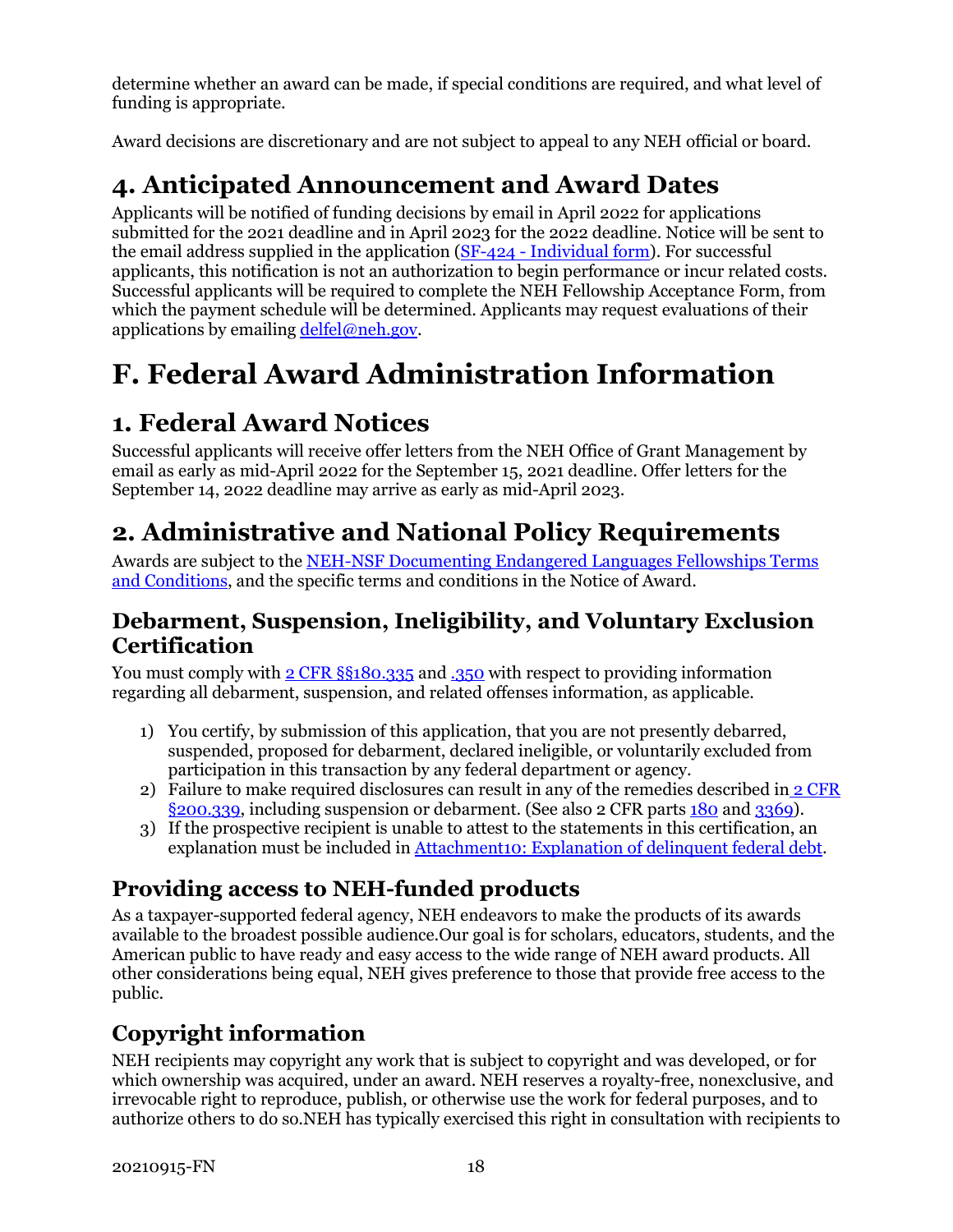publish an excerpt from resulting grant product(s) in *[Humanities](https://www.neh.gov/humanities)* magazine or on the NEH website.

### **Acknowledging NEH support**

All materials publicizing or products resulting from NEH-funded activities must contain an acknowledgment of NEH support. Consult the *[Acknowledgment and Publicity Requirements](https://www.neh.gov/grants/manage/acknowledgment-and-publicity-requirements-neh-awards)  [for NEH Awards](https://www.neh.gov/grants/manage/acknowledgment-and-publicity-requirements-neh-awards)* and *[Publicizing Your Project](https://www.neh.gov/grants/manage/publicizing-your-project)* pages on the NEH website for guidance on acknowledging NEH support and promotion.

### **NEH Research Misconduct Policy**

In accordance with the Federal Policy on Research Misconduct, published in the December 6, 2000, edition of the Federal Register, 65 Fed. Reg. 76,260, the National Endowment for the Humanities has established procedures for handling allegations of research misconduct applicable to both internal and external research programs supported by NEH. This policy reflects NEH's interest in the accuracy and reliability of the research record and the processes involved in its development. As defined in the Federal Policy on Research Misconduct, research includes all basic, applied, and demonstration research. Review [NEH's Research Misconduct](http://www.neh.gov/grants/manage/research-misconduct-policy)  [Policy.](http://www.neh.gov/grants/manage/research-misconduct-policy)

### **Eliminate waste, fraud, andabuse**

Help NEH eliminate fraud and improve management by providing information about allegations or suspicions of waste, fraud, abuse, mismanagement, research misconduct (fabrication, falsification, plagiarism), or unnecessary government expenditures, during the period of award performance, to the [NEH Office of the Inspector General.](https://www.neh.gov/about/oig)

### **Termination**

NEH reserves the right to terminate awards consistent wit[h 2 CFR §200.340.](https://www.ecfr.gov/cgi-bin/text-idx?SID=4eaffe984905bd3954347ba4972872ee&mc=true&node=pt2.1.200&rgn=div5#se2.1.200_1340)

# <span id="page-21-0"></span>**3. Reporting**

**Final Reports**. Recipients must submit a final performance report within 120 calendar days after the period of performance ends. The final performance report collects information relevant to the accomplishments during the period of performance; the digital products arising or anticipated to arise from the project; financial support apart from NEH sources; the project's impact; and acknowledgement of NEH support. The final reports must be completed online in eGMS Reach, NEH's online grant management system. Further information will be provided in the Notice of Action. Learn more about general [Performance Reporting Requirements](https://www.neh.gov/grants/manage/performance-reporting-requirements) and the [reporting requirements for NEH Fellowship recipients.](https://www.neh.gov/grants/manage/instructions-submitting-the-final-performance-report-neh-fellowships-faculty-research)

A final financial report is not required.

Recipients are encouraged to send copies of books or access to digital publications resulting from research supported by NEH awards to the address below. In addition, recipients are asked to update the "Products and Prizes" tab in eGMS Reach for any publications or prizes resulting from NEH support.

# <span id="page-21-1"></span>**G. Agency Contacts**

If you have questions about the program, contact:

Division of Research Programs National Endowment for the Humanities 400 Seventh Street, SW

20210915-FN 19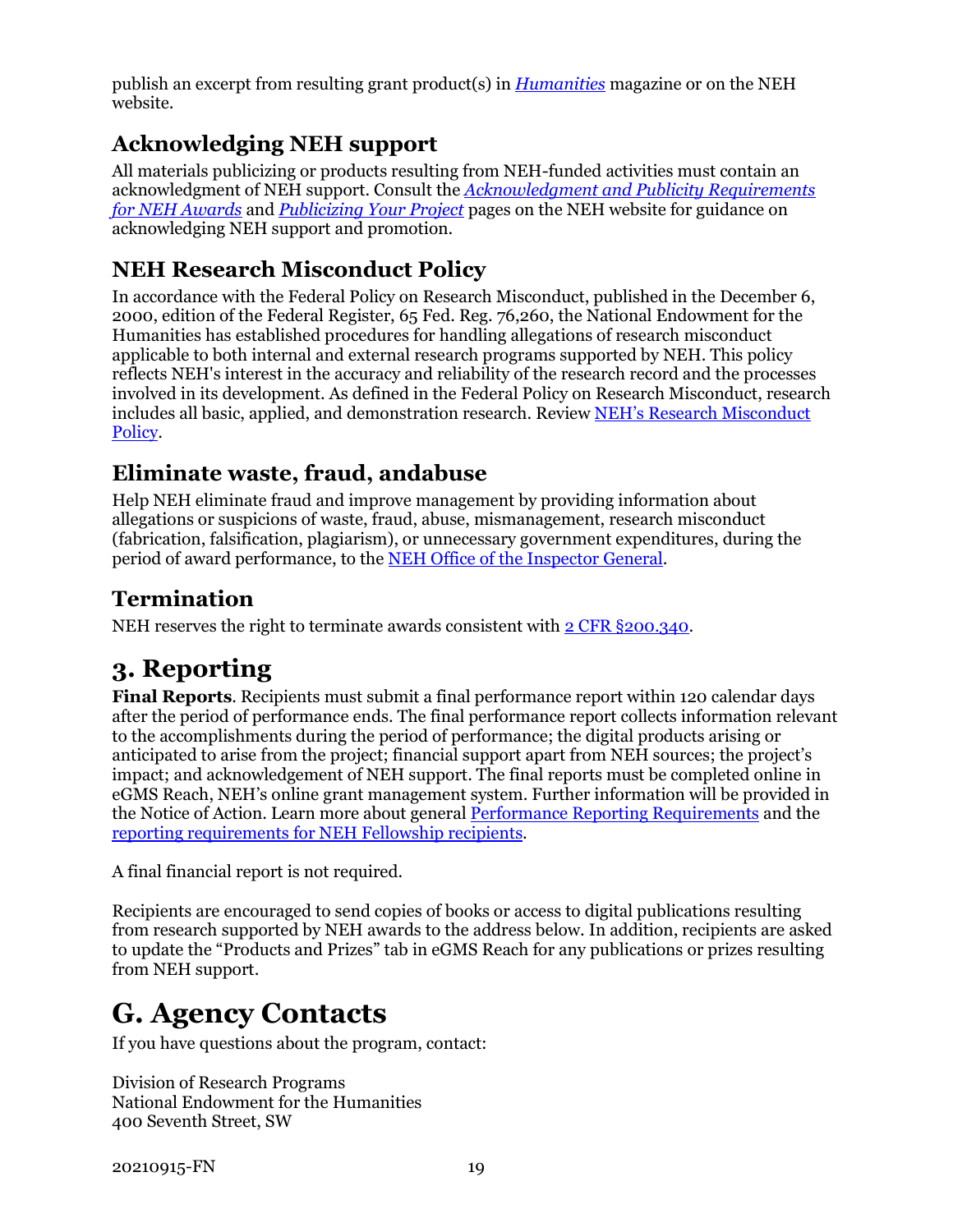Washington, DC 20506 202-606-8200 [delfel@neh.gov](mailto:delfel@neh.gov)

If you have questions about administrative requirements, contact:

Office of Grant Management National Endowment for the Humanities 400 Seventh Street, SW Washington, DC 20506 [grantmanagement@neh.gov](mailto:grantmanagement@neh.gov)

Applicants who are deaf or hard of hearing can contact NEH via Federal Relay at 800-877-8399.

For assistance in registering with or submitting your application through Grants.gov, contact Grants.gov 24 hours a day, 7 days a week, excluding federal holidays at:

[Grants.gov Applicant Support](https://www.grants.gov/web/grants/support.html) Telephone:1-800-518-4726 International Calls: 606-545-5035 Email: [support@grants.gov](mailto:support@grants.gov)

Always obtain a case number when calling for support.

# <span id="page-22-0"></span>**H. Other Information**

# **Related funding opportunities**

<span id="page-22-1"></span>The purpose of the NSF-NEH DLI-DEL initiatives to enable innovative collaborative and multidisciplinary research across the sciences, engineering, education, and humanities, as appropriate. The DLI-DEL initiative seeks not only to acquire scientific data that will soon be unobtainable but also to integrate, systematize, and analyze linguistic findings and make the results widely available.

In addition to DLI-DEL Fellowships, funding is available in the form of one- to three-year [Senior Research Grants](https://www.neh.gov/grants/preservation/documenting-endangered-languages) through NSF and NEH's [Division of Preservation & Access,](https://www.neh.gov/divisions/preservation)as well as conference proposals through NSF. Program and application information for Senior Research Grants and conferences can be found at the NSF DLI-DEL [resource page](https://www.nsf.gov/funding/pgm_summ.jsp?pims_id=505705) and in [solicitation 20-](https://www.nsf.gov/publications/pub_summ.jsp?ods_key=nsf20603) [603.](https://www.nsf.gov/publications/pub_summ.jsp?ods_key=nsf20603)

Tribal groups interested in the full range of language revitalization activities should contact the [Native Language Program of the Administration for Native Americans](https://www.acf.hhs.gov/ana/programs/native-language-preservation-maintenance) in the Administration for Children & Families of the U.S. Department of Health and Human Services.

## <span id="page-22-2"></span>**Privacy policy**

NEH solicits the information in this Notice of Funding Opportunity under the authority of the National Foundation on the Arts and Humanities Act of 1965, as amended[,20 U.S.C. 951,](https://uscode.house.gov/view.xhtml?hl=false&edition=prelim&req=granuleid%3AUSC-prelim-title20-section956&num=0&saved=%7CKHRpdGxlOjIwIHNlY3Rpb246OTU2YSBlZGl0aW9uOnByZWxpbSk%3D%7C%7C%7C0%7Cfalse%7Cprelim) *et seq* Disclosure of the information is voluntary. The principal purpose for which NEH will use the information is to process the application, which may include determining eligibility, evaluating the application, selecting recipients, and administering the award program. Panelists and other third parties may assist in the evaluation of applications, in which case NEH will take appropriate security measures with respect to the information provided to such individuals for review. NEH may also use or disclose the information it collects as required by law and for